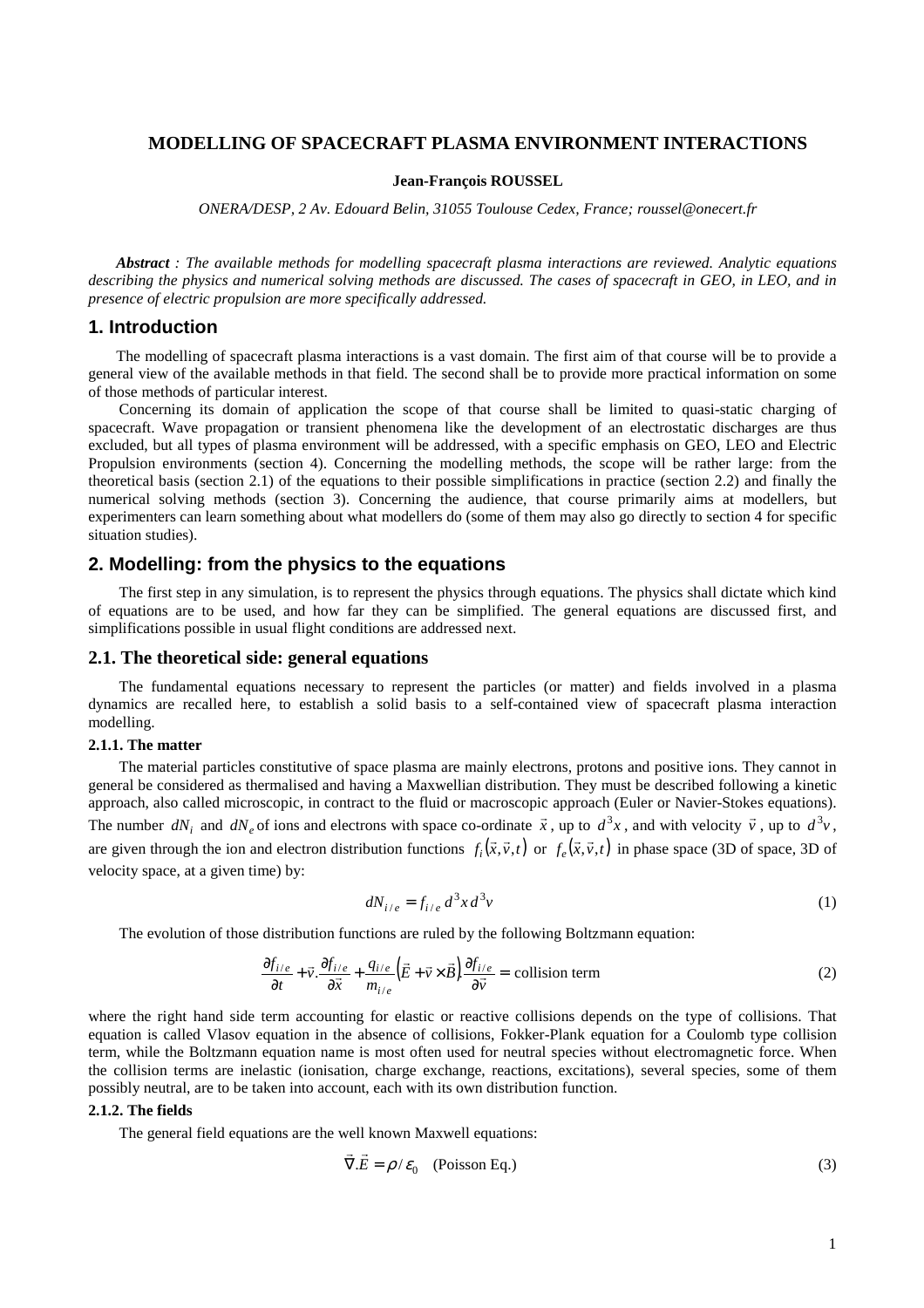$$
\vec{\nabla} \times \vec{E} = -\partial \vec{B} / \partial t \quad \text{(Faraday Eq.)} \tag{4}
$$

$$
\vec{\nabla} \cdot \vec{B} = 0 \qquad (B \text{ divergence Eq.}) \tag{5}
$$

$$
\vec{\nabla} \times \vec{B} = \mu_0 \left( \vec{j} + \varepsilon_0 \partial \vec{E} / \partial t \right) \quad \text{(Ampère Eq.)} \tag{6}
$$

with the charge and current densities  $\rho$  and  $\dot{j}$  $\overline{\phantom{a}}$ coming from matter distribution functions through

$$
\rho(\vec{x},t) = \sum_{\text{species }s} d^3v \ q_s \ f_s(\vec{x},\vec{v},t) \tag{7}
$$

$$
\vec{j}(\vec{x},t) = \sum_{\text{species } s} d^3 v \ q_s \ f_s(\vec{x},\vec{v},t) \vec{v} \tag{8}
$$

Maxwell equations are given here in vacuum since the reactions of the matter to the fields are included in the charge and current densities. This is the "charges in vacuum" description.

Another description is the dielectric description, which is of common use for electromagnetic propagation in a material medium. It consists in solving the equations of motion for matter in reaction to the fields and putting the result in the form of a dielectric constant  $\varepsilon_r$  in Maxwell equations. However the equations of motions cannot be analytically solved in their general form (2) and some assumptions are necessary to get a dielectric constant (fluid approach, cold plasma, linearisation…). This description lacks thus of generality to be described here. In practice it is mostly used to model the propagation of waves in plasma. In such a case linearising the equations of motion is often unavoidable and the separation of the different modes (frequencies) allows to compute a well defined dielectric constant. In the opposite static case, a plasma screens constant electric fields, which makes the dielectric constant of plasma infinite at zero frequency, and thus the dielectric description unusable.

### **2.1.3. The Boundary Conditions**

The space environment is an infinite medium (or almost…) but computation boxes are finite. That forces the modeller to define at the external boundaries of his simulation box, both the fields (in fact their normal component or some other mathematically consistent component) and the matter fluxes. The boundary conditions also require a specific treatment at the boundaries of the objects or spacecraft (S/C) embedded in the plasma.

### *2.1.3.1. External boundary conditions: the environment*

The general principle is to have a computation box large enough for the perturbation of the natural environment due to S/C to be negligible. The external boundaries are then simply described as the natural unperturbed environment. This is the situation described in the present general section. That idyllic situation is however not always reachable, and specific boundary conditions are to be considered. Some cases shall be addressed later in 2.2.3.1.

Concerning matter, the required boundary conditions are fluxes incoming into the computation box. Consistently with the kinetic approach, a microscopic description of those fluxes is needed. The "microscopic flux" incoming through a boundary surface of incoming normal  $\vec{n}$  is given by the "flux distribution":

$$
\vec{v}.\vec{n} f_{i/e}(\vec{x}, \vec{v}, t) \mathbf{H}(\vec{v}.\vec{n}) \tag{9}
$$

where  $H(x)$  is Heaviside step function (1 for  $x>0$ , 0 for  $x<0$ ). That microscopic description requires lots of information for velocity distribution of particles in the space environment, and will often be simplified (isotropic, or Maxwellian distributions, see 2.2.3.1 below).

Concerning the fields, the ambient electric field is usually zero because of plasma screening (at least at S/C scale). In a frame moving with S/C, an electric field  $\vec{v} \times \vec{B}$  exists when magnetic lines are crossed. It is however negligible in GEO and small in LEO (of the order of 0.3 V/m).

On the contrary, the earth magnetic field may be important in some simulations. In the general framework presented here it is to be considered as boundary conditions to be propagated inside the computation box through Maxwell equations, but in practice, due to the linear character of Maxwell equations, that ambient magnetic field is usually considered as a uniform "background" field to be added to the local fields in the simulation.

#### *2.1.3.2. Boundary conditions for the objects: spacecraft modelling*

The charging will be limited here to surface charging. One must be aware that in reality, the plasma charges and fields do not stop at the surface of embedded objects. Energetic particles may go through the S/C coatings and then into internal devices (cable insulators, electronic devices…). That physics covers the large domains of deep dielectric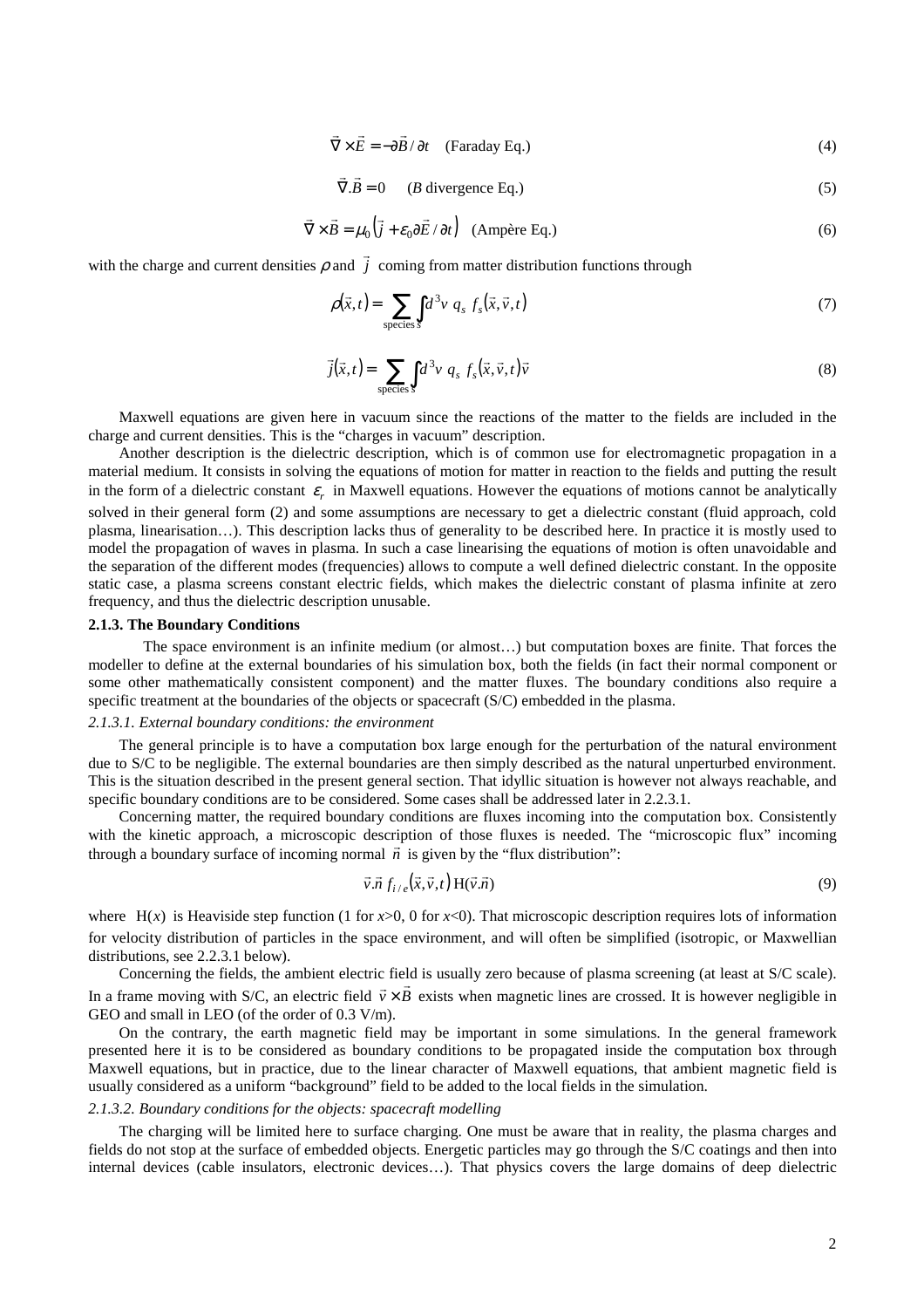charging, particle transport in matter, dose deposition, singular events, etc. This course shall however be limited to lower energy plasma (below 10-100 keV), which is stopped by the first microns of coatings.

The matter fluxes, or currents as far as charge fluxes are concerned, are thus considered to be collected by S/C surfaces. Those oncoming fluxes create outgoing fluxes of particles re-emitted by surfaces. A non exhaustive list of phenomena can be given:

- Electrons produce secondary electrons
- Ions produce secondary electrons
- Energetic ions sputter materials and produce atoms or ions
- Photons produce photo-electrons

Their relative importance is variable. Secondary emission and photo-emission are major phenomena in GEO charging, sputtering is important in electric propulsion, etc. The yields of these effects and the distribution functions of the emitted particles are usually taken from experiments. Physical microscopic models of those phenomena (cascade of collisions in the materials e. g.) do exist, but usually have a reduced predictive character.

Those collected and emitted currents result in surface charge  $\sigma(\vec{x},t)$  build-up on S/C surfaces

$$
\frac{d\sigma}{dt}(\vec{x},t) = \sum_{\text{species }s} d^3 v \, \vec{v} \cdot \vec{n} \, q_s \, f_s(\vec{x},\vec{v},t) \tag{10}
$$

for all species *s* of charge *qs*. That is to be translated in electric field and/or potential boundary conditions on S/C. A basic approach could be to solve Poisson equation outside and inside spacecraft taking into account charges both on S/C surfaces and outside S/C, skipping thus the issue of electrical boundary conditions on S/C. This approach is however intractable in practice for two main reasons: dielectric coatings on metals create very thin capacitors (typically 100 µm) that would require a meshing at that microscopic scale, and the computation of image charges on conductors adds an extra difficulty. We shall discuss below (2.2.3.2) a practical approach.

The electric charges on spacecraft may also redistribute internally to the S/C through some conductivity. Surface and volume conductivities are thus to be taken into account. They can also be enhanced through dose (rate) or UV flux. Those data are also mainly taken form experimental measurements.

Magnetic field boundary conditions on S/C surfaces are usually easier to handle since they are due to current loops in S/C, that are known from S/C design. They show up in case of wave emissions (coupled electromagnetic conditions for antennas or tubes) or e. g. for Hall thrusters (static magnetic field of thruster). Things get more involved in case of electrostatic discharge, since a full electromagnetic model of the coupling of S/C electrical structure must be performed. It is yet beyond the scope of that course that is limited to surface effects concerning spacecraft.

#### **2.2. The practical side: possible simplifications - difficulties**

#### **2.2.1. The matter**

The general Boltzmann kinetic equation (2) given in 2.1.1 is very costly to solve. Working in high dimensional phase space (6D in general) is costly, but computing accurate collision or interaction terms may be even more (right hand side of (2), not explicitly written).

That approach is thus simplified as soon as it proves possible. A key parameter is the collision/interaction frequency, or mean free path. For very low or zero collision frequency no collisions are modelled and Eq. (2) reduces to Vlasov equation

$$
\frac{\partial f_{i/e}}{\partial t} + \vec{v} \cdot \frac{\partial f_{i/e}}{\partial \vec{x}} + \frac{q_{i/e}}{m_{i/e}} \left(\vec{E} + \vec{v} \times \vec{B}\right) \frac{\partial f_{i/e}}{\partial \vec{v}} = 0 \tag{11}
$$

This is often applicable to ions, since they are little affected by collisions with electrons.

On the contrary, when collisions are frequent (compared to transit times), local thermal equilibrium is achieved. One can then assume that velocity distributions are Maxwellian

$$
f_{i/e}(\vec{x}, \vec{v}, t) = \left(\frac{m_{i/e}}{2\pi k_B T_{i/e}(\vec{x}, t)}\right)^{3/2} e^{-\frac{m_{i/e}(\vec{v} - \vec{u}(\vec{x}, t))^2}{2k_B T_{i/e}(\vec{x}, t)}} n_{i/e}(\vec{x}, t)
$$
(12)

perfectly described by their first three moments, density *n*, mean velocity  $\vec{u}$  and temperature *T* (which are local). The dynamics is then ruled by fluid equations that are obtained by integration of the moments of Boltzmann equation (2): the continuity equation for zero order moment (simply integrate (2) over  $d^3v$ )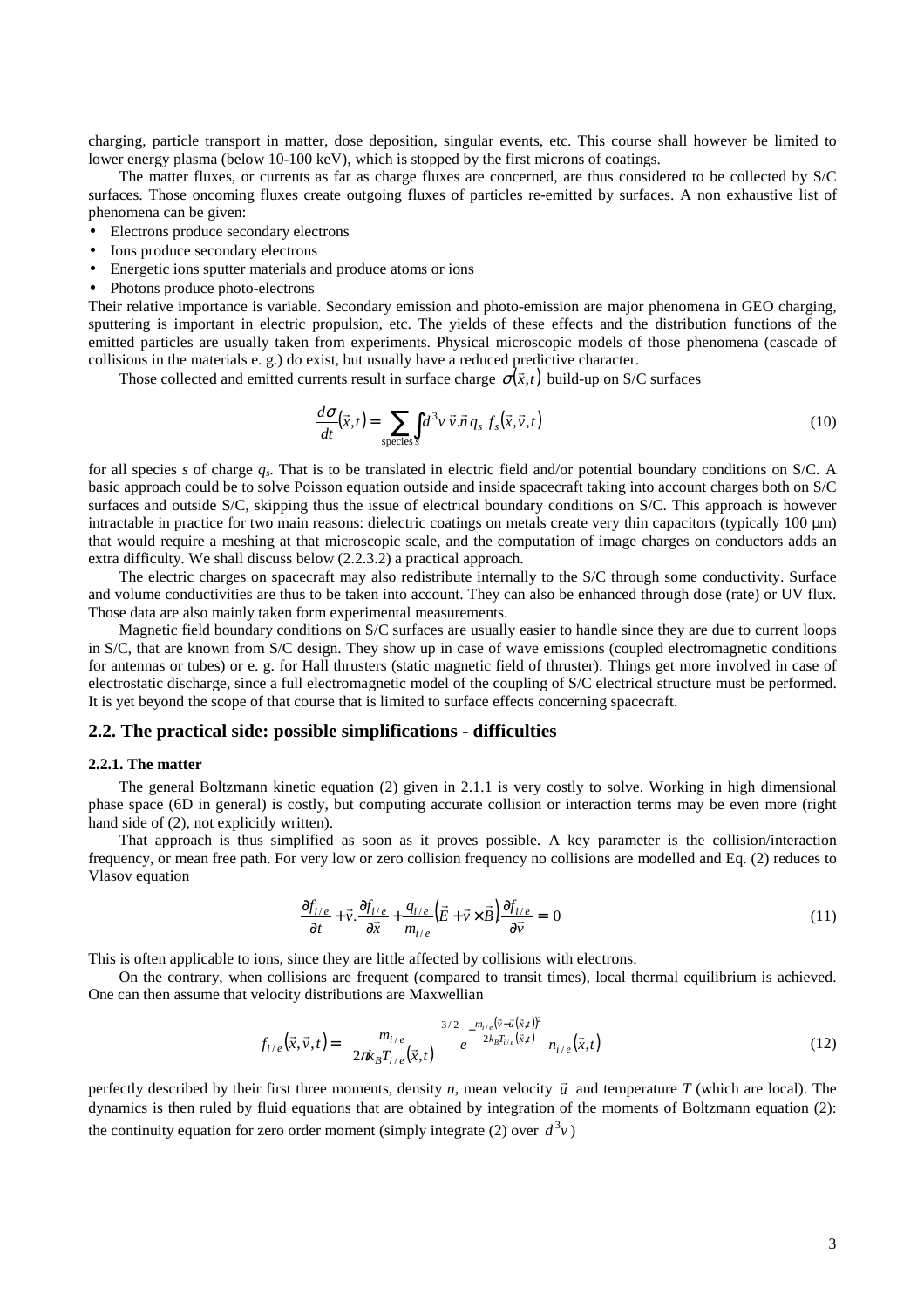$$
\frac{\partial n_{i/e}}{\partial t} + \vec{\nabla} \cdot (n \vec{u}_{i/e}) = 0 \tag{13}
$$

and the momentum equation for first order moment of (2) (multiply (2) by  $\vec{v}$  and integrate over  $d^3v$ ), equivalent to Euler or Navier-Stokes equation for charged particles

$$
m_{i/e}n_{i/e}\left[\frac{\partial \vec{u}_{i/e}}{\partial t} + \left(\vec{u}_{i/e}\cdot\vec{\nabla}\right)\vec{u}_{i/e}\right] = q_{i/e}\left(\vec{E} + \vec{u}_{i/e}\times\vec{B}\right) - \vec{\nabla}\cdot\vec{P}_{i/e}
$$
\n(14)

with a possible extra term for collisions with another species. The pressure tensor or scalar  $P_{i,e}$  has to be obtained from medium state equation ( $P = nkT$ , e. g. with isothermal hypothesis, or an extra energy transport equation from second moment of  $(2)$ ).

Electrons can sometimes be considered in that situation of local thermal equilibrium.

They can first be thermalised due to a large collision frequency, either with neutrals or ions. Typical collisions frequencies are estimated in the table below for ionosphere and magnetosphere typical densities and temperatures from the following collision frequencies given in MKSA units [Quémada]:

$$
V_{e-ion} \approx 3 \times 10^{-5} n_{ion} T_e^{-3/2}
$$
 (15)

$$
V_{e-neutral} \approx 10^{-15} n_{neutral} T_e^{1/2}
$$
 (16)

Electrons can thus be considered as thermalised in ionosphere after a fraction of second, but not necessarily within the transit time in a spacecraft vicinity (below 1 ms).

|                 | Ionosphere                             | Magnetosphere                 |
|-----------------|----------------------------------------|-------------------------------|
| $n_{ion}$       | $10^{10} - 10^{12}$ m <sup>-3</sup>    | $10^6 - 10^7$ m <sup>-3</sup> |
| $n_{neutral}$   | $10^{12}$ to $10^{16}$ m <sup>-3</sup> |                               |
|                 | 1000K                                  | 1 eV                          |
| $V_{e-ion}$     | $10-1000 s^{-1}$                       |                               |
| $V_{e-neutral}$ | $0.1$ to $100 s^{-1}$                  |                               |
|                 |                                        |                               |

*Table 1 – Orders of magnitude of electron collision frequency*

It was however observed experimentally that many plasma exhibit Maxwellian distribution in spite of very low computed collisions frequencies. This is Langmuir paradox. Its origin lies in other sources of thermalisation like plasma-wave interactions, gyration in magnetic field, etc. Wave-particle interactions are for example thought to be the source of solar wind observed thermal character, in spite of a collision mean free path larger than sun-earth distance.

In some cases, an even stronger simplification can be achieved. When thermal equilibrium is achieved not only locally but also globally, particles follow the global Maxwell-Boltzmann distribution of thermal equilibrium

$$
f_e(\vec{x}, \vec{v}, t) = \left(\frac{m_e}{2\pi k_B T_e}\right)^{3/2} e^{-\frac{m_e \vec{v}^2/2 - e\phi(\vec{x}, t)}{k_B T_e}} n_0
$$
\n(17)

which reduces to Boltzmann distribution for densities

$$
n_e(\vec{x},t) = n_0 e^{\frac{e\phi(\vec{x},t)}{k_B T_e}}
$$
\n(18)

for a local potential distribution  $\phi(\vec{x}, t)$ .

This is a tremendous simplification that is thus to be used as soon as it proves possible. Solving fluid equations (13) and (14) in 3D is faster than solving kinetic equations (2) or (11) in 6D, but getting a direct analytical solution (17) and (18) is even better. Moreover it avoids any time integration at electron dynamics time scale, which is usually overwhelmingly costly. Let us remark that Boltzmann distribution can also be obtained from fluid equation (14) by neglecting electron inertia ( $m_e \rightarrow 0$ ), and assuming the electric field derives from a potential (electrostatic assumption).

The conditions of validity of that Boltzmann distribution are thus very important. From its "global thermal equilibrium derivation", it is clear that they are the conditions of a closed system at thermal equilibrium:

- a single system (no potential barrier)
- enough time to reach equilibrium
- closed: no (important) losses.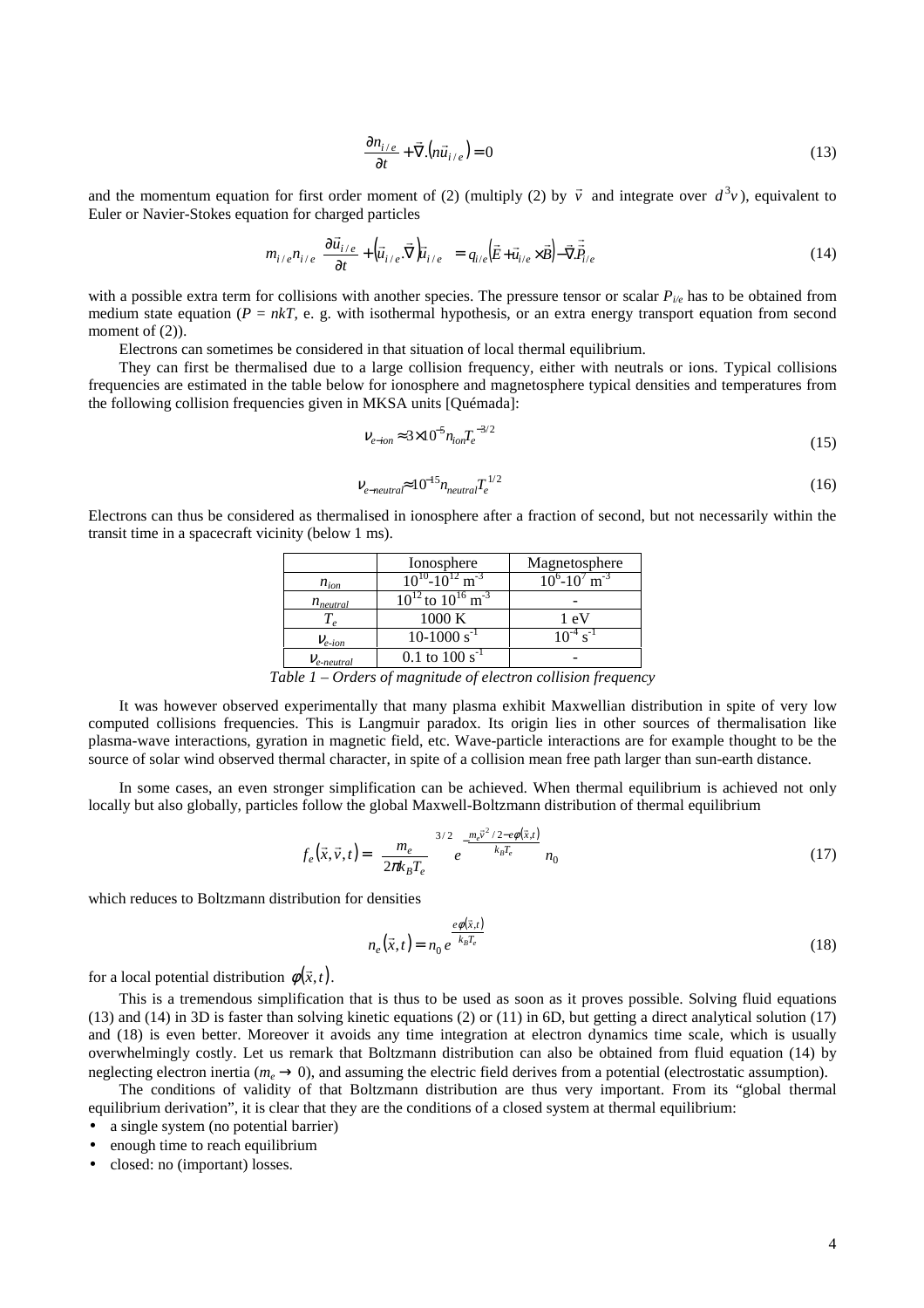The last point is sometimes translated as "no positive potentials on the spacecraft" (potential reference being the bulk plasma), which is somewhat inaccurate. There could be for example somewhere a grid with positive potential but collecting no charges (infinite transparency) and its potential energy well would be filled accordingly to (18) when thermalisation is achieved. On the contrary some electrons are collected by the negatively floating surfaces of a spacecraft (the tail of the distribution function) and the electron distribution in the sheath is not perfectly Maxwell-Boltzmann (the tail of outgoing electrons is truncated).

However, since surfaces at a positive potential not collecting electrons yet, are rare, and since the losses on surfaces at (floating) negative potential are small, the condition "no positive potentials on the spacecraft" is not so bad. Moreover, even though the Boltzmann distribution is inaccurate for electron density in the sheath, the current collected on the surface

$$
j_e(\vec{x},t) = en_0 e^{\frac{e\phi(\vec{x},t)}{k_B T_e}} \sqrt{\frac{k_B T_e}{2\pi m_e}}
$$
(19)

that can be derived from Maxwell-Boltzmann distribution is exact (from Liouville theorem that says that distribution functions are unchanged along phase space trajectories, hence if particles with enough total energy are not prevented to reach the surface by a potential barrier, they do reach it, and integrating over them gives (19), which is correct). It is even exact if thermalisation within the computation box is insufficient, but that the distributions of electrons entering it are Maxwellian (same reasons). Those are the reasons of the great success of Boltzmann distribution in plasma modelling.

Let us finally note that ions are usually not in this situation of global thermal equilibrium (this is why only the electron subscript *e* was noted here): they are in a directional supersonic flow in LEO (which leads e. g. to the non equilibrium wake phenomenon) contrary to the subsonic quasi-isotropic flow of electrons. Moreover, the negative floating potential of spacecraft makes the closed system assumption invalid for ions.

#### **2.2.2. The fields**

The magnetic field induced by plasma is usually small. Although plasma is diamagnetic and reduces any magnetic field through electron gyration, that effect is very small. It is in particular much less efficient that electric potential screening (if such a comparison can be done). So the magnetic field induced by plasma currents through Ampère law (6) is usually negligible and not considered.

The plasma induced magnetic field may yet be important in some very specific cases. In solar wind ambient magnetic field is much lower that around earth, and the plasma induced magnetic field is no more negligible. During electrostatic discharges currents are large, displacement currents (second term in the right hand side of Ampère Law (6)) are also large, and often larger due the rapidity of the phenomenon, which may induce important magnetic fields. The propagation of high frequency electromagnetic waves in plasmas also involved magnetic counter-reactions. Those cases shall not be treated in the scope of that course yet.

The major field of interest is thus the electric field, and it may even most of the time be treated in the electrostatic approximation: the electric field has zero rotational (no *B* variation in Faraday law (4)), and is thus the gradient of an electrostatic potential.

#### **2.2.3. The boundary conditions**

#### *2.2.3.1. External boundary conditions: the environment*

In the framework of a microscopic, or kinetic, modelling the microscopic particle fluxes are to be entered at the boundaries. The cold plasma that exists at all altitudes with variable density is an approximately thermalised Maxwellian plasma (see typical densities in table 1, above), also approximately at rest (there are some "winds" in the ionosphere yet). The fluxes to be injected are thus Maxwellian fluxes (half-Maxwellian). Since the spacecraft velocity is always negligible with respect to electron velocities, they are Maxwellian at rest for electrons. On the contrary S/C velocity is (much) larger than ion velocities in LEO, and the injected Maxwellian distributions are to be shifted by S/C velocity, which gives a microscopic flux through a boundary of incoming normal  $\vec{n}$ :

$$
\sim \vec{v} \cdot \vec{n} e^{-\frac{m_i(\vec{v} - \vec{u}_{S/C}(\vec{x},t))^2}{2k_B T_i(\vec{x},t)}} H(\vec{v} \cdot \vec{n})
$$
(20)

In case of Monte Carlo simulations discussed below, the random generation of such ions may be impossible with direct analytical methods when  $\vec{v}$   $\vec{u}_{S/C}$  is not zero. That small difficulty may be circumvented by the approximation  $\vec{v} \cdot \vec{n} \sim \vec{u}_{S/C} \cdot \vec{n}$  since microscopic velocities are close to average velocity at large mach number *M* (correct for O+ at *M*  $\sim$ 10 but not for H+ at *M*  $\sim$  2), or by other random generation techniques (numerical integration of the partial probability function, or rejection methods).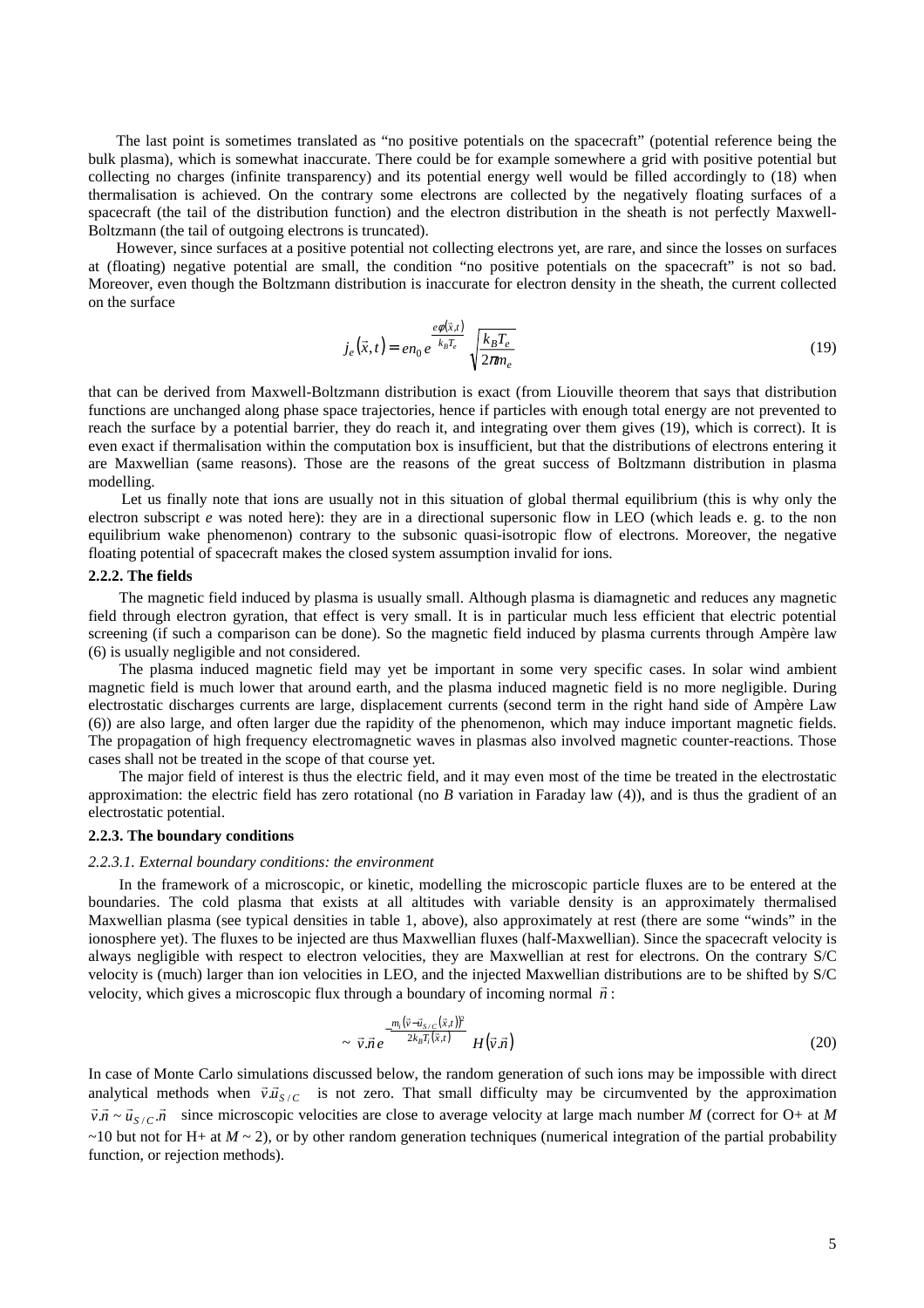More energetic electrons are also to be taken into account: trapped electrons in radiation belts and precipitating electrons in the auroral zones. While the former have an approximately isotropic distribution function, the auroral electrons rather have velocities along magnetic field lines, which must be properly modelled.

The fluxes discussed so forth are conform to the idyllic image of an unperturbed plasma at mesh boundary presented in 2.1.3.1. The external boundary conditions for potential or electric field in such a framework can simply be zero electric potential at all boundaries (Dirichlet conditions), or zero electric field at some boundaries (Neumann conditions).

But things are not as simple, since the perturbation generated by a spacecraft only vanishes asymptotically. For example, the negative floating potential of a body in a plasma at rest, after an exponential decay in the sheath, only vanishes following a  $1/r^2$  law in the pre-sheath [Bernstein and Rabinowitz]. That can be easily understood if one considers that at a distance *r* from the body of radius  $r_0$ , ion density is reduced by a factor  $1-r^2/r_0^2$  (no ions are coming from the solid angle covered by the body). Equating that ion density with electron (linearised) Boltzmann density gives a potential decay in  $1/r^2$  in the pre-sheath. That kind of mixed boundary conditions can be implemented through their homogeneous form:

$$
\vec{E}_{boundary} \cdot \vec{n} = \phi_{boundary} \frac{2\vec{r} \cdot \vec{n}}{r^2}
$$
 (21)

that are correct mixed Dirichlet-Neumann boundary conditions.

#### *2.2.3.2. Boundary conditions for the objects: spacecraft modelling*

The boundary conditions on S/C surfaces are straightforward concerning matter modelling: ions and electrons impinging fluxes are collected and other secondary fluxes are re-emitted accordingly to the physical phenomena listed discussed in 2.1.3.2 (with yields and distribution function yet to be known, most of the time from experiments). The impinging fluxes may be simplified by thermal equilibrium hypotheses consistently with the matter modelling in volume.

The major issue resides in electric field boundary conditions. The integration of collected and emitted currents gives surface charge, but the resolution of Poisson equation requires potential or electric field conditions on surfaces. The relation between charges and potentials is given by capacitances. However plasma and sheaths are non linear and there is thus no linear relationship between the charge on a S/C and its potential, since the extension of the sheath varies with the potential.

In the absence of plasma yet, the physics is governed by Laplace equation (Poisson Eq. without charge), which is homogeneous (no  $2<sup>nd</sup>$  member). Hence the potential to charge relation is linear and the capacitance of a spacecraft in vacuum is constant

$$
Q_{sat} = C_{sat} \phi_{sat}
$$

and can be computed, as e. g.

$$
C_{sat} = 4\pi \varepsilon_0 R
$$

for a spherical body of radius *R* (typically hundreds of pF for S/C in GEO).

In presence of a plasma, the relation between charge and potential is only linear for a fixed charge density. The practical method to determine a S/C potential is to find the solution  $\phi$  of Poisson equation (3) as the sum of an arbitrary solution  $\phi_1$  of the inhomogeneous equation (3) and a solution  $\phi_2$  of the homogeneous Laplace equation, normalised so as to account for the right charge *Q* on S/C (the result of the dynamics at a given time):

- 1. Solve Laplace equation (once for all) and normalise the solution  $\phi_2$  so that the charge on spacecraft is unity (through Gauss theorem, the integral form of Poisson Eq.).
- 2. Solve Poisson equation (at each time step) with the right charge density (at that time step) but an arbitrary fixed potential on S/C.
- 3. Applying Gauss theorem to that solution φ*1* gives the corresponding arbitrary charge on S/C, *Q1*.
- 4. The correct solution is  $\phi = \phi_l + (Q Q_l) \phi_2$ : it verifies inhomogeneous Poisson equation, and accounts for the right charge Q on S/C.

Let us also note that, if only homogeneous boundary condition were used at mesh external boundaries (Dirichlet, Neumann, or mixed like (21)) all  $\phi_l$ ,  $\phi_2$  and  $\phi$  verify them. If non homogeneous boundary conditions (e. g.  $\phi$  boundary = given constant) are to be used, they must be used for  $\phi_l$  only.

That was the simple case of an equipotential S/C. A first complication arises for more realistic non equipotential S/C. The charge on surface dielectric is local and has to be translated in local potentials. The general principle is to use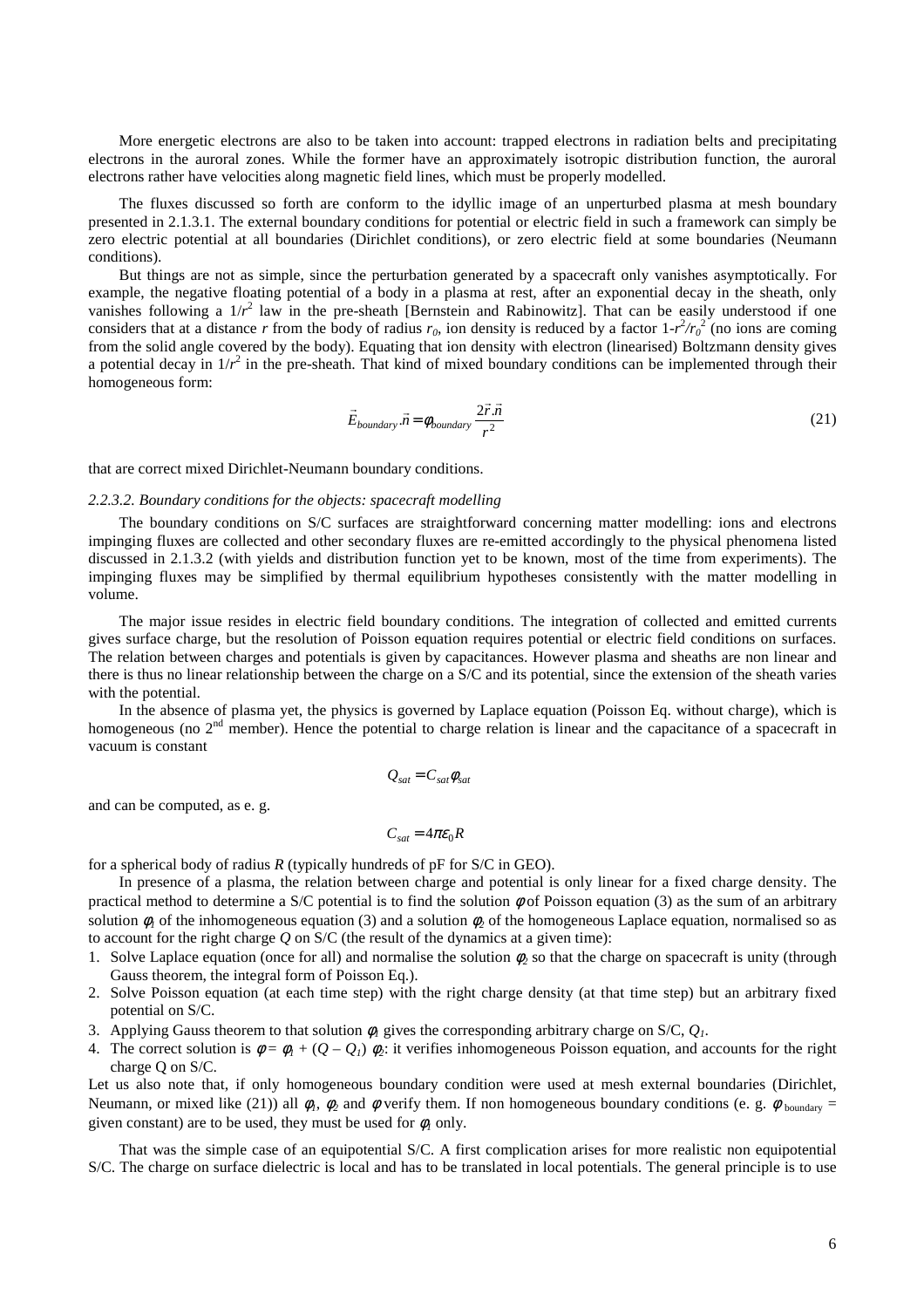Green functions, i. e. solutions of Poisson equation with a local charge only (vacuum in volume and no charge on the rest of the surfaces). They are the equivalent of φ*2* solution of Poisson homogeneous equation (Laplace) with a singular charge on a S/C point (instead of a global charge on S/C).

General Green function formalisms involves Dirac singular distributions (for local charge) and we shall thus immediately consider the spacecraft surfaces as discretised (meshed) in that sub-section in order to avoid that complication. For a discretised S/C surface the Green functions are the solutions of Poisson homogeneous equation with only a unity charge on a point of the surface mesh. Doing that for each surface point allows to compute column by column the inverse capacitance matrix *D* relating potentials to charges

$$
\phi_i = \sum_{\text{surface mesh points } j} D_{ij} Q_j \tag{22}
$$

The capacitance matrix *C* relating the charges to the potentials

$$
Q_i = \sum_j C_{ij} \phi_j \tag{23}
$$

is the inverse of that *D* matrix. Those computations are the equivalent of the point 1 above for equipotential S/C. The general procedure is still the same:

- 1. Compute capacity matrix
- 2. Solve inhomogeneous Poisson equation (3) with the right charge density but arbitrary potentials on S/C.
- 3. Determine the corresponding arbitrary charge on  $S/C$ ,  $Q<sub>I</sub>$  (local now).
- 4. The correct solution is  $\phi = \phi_l + D(Q Q_l)$  for potentials on S/C (a correct track of potentials in volume is to be kept from each computation to determine *D* matrix, for example in a rectangular *D* matrix).

The second and last step to realistic spacecraft is to take into account thin capacitors constituted by S/C coatings (coverglasses, paints…) over grounded structure. Applying the general scheme just described would require meshing at the scale of those coatings (typically 100 µm), which is unrealistic. Those capacitors are thus to be taken into account explicitly. The general method consists simply in distributing the charges on all surfaces consistently with the capacitor network, with opposite charges on corresponding capacitor electrodes (relative charging). The differential potentials are deduced from those capacitor charging. There remains then to distribute the overall S/C charge (global charging) over all the external surfaces to determine the global potential.

# **3. Solving: from analytical equations to numerical results**

#### **3.1. Analytical solutions**

Analytical solutions of equations are often considered as the most valuable ones. Their numerical evaluation is direct and has almost no cost. They immediately give physically valuable information: how does that result behave when that parameter is changed, etc. They are not subject to numerical instabilities. They are also the subject of many school teachings for a long time before numerical methods are even addressed !

Unfortunately in most practical problems of interest to spacecraft plasma interaction, there is no analytical solution. The reason lies in the complexity of the equations and of the spacecraft geometry.

However, when the equation and/or the geometry is simplified, such solutions exist. They deal mostly with 1D geometry and/or simplified transport equations (linearised, only one species…). They give however good physical insight that proves very useful for a physical understanding of more complicated case. This is why we give a brief nonexhaustive overview of some of these results relevant to S/C plasma interactions. The interested reader shall look at the many existing plasma books for details [Chen, Chapman…].

The first and simplest of those analytical solutions is given in introduction of any plasma course. It is straightforward to show that a small (negative) potential is screened exponentially by a plasma with a decay length Langmuir length  $\lambda_p$ :

$$
\phi(x) = \phi_{surf} e^{-x/\lambda_D} \quad , \quad \lambda_D = \sqrt{\varepsilon_0 k_B T_e / ne^2} \tag{24}
$$

This solution relies on the following simplifications of the problem: constant ion density, Boltzmann density (18) for electrons, linearisation of Boltzmann exponential law for potential small compared to electron temperature (or close).

The second problem of interest is Child-Langmuir model. In 1D geometry again, considering one single charged species at zero temperature particles, the current between to planes is limited by space charge to a value called Child-Langmuir current, and the potential varies as  $x^{4/3}$ . That result can be applied to the region containing only the attracted species of a 1D sheath in case of a large surface potential  $\phi_s$ . In that case the current is the thermal current that can be attracted from sheath edge, and the space charge limitation now determines the sheath size: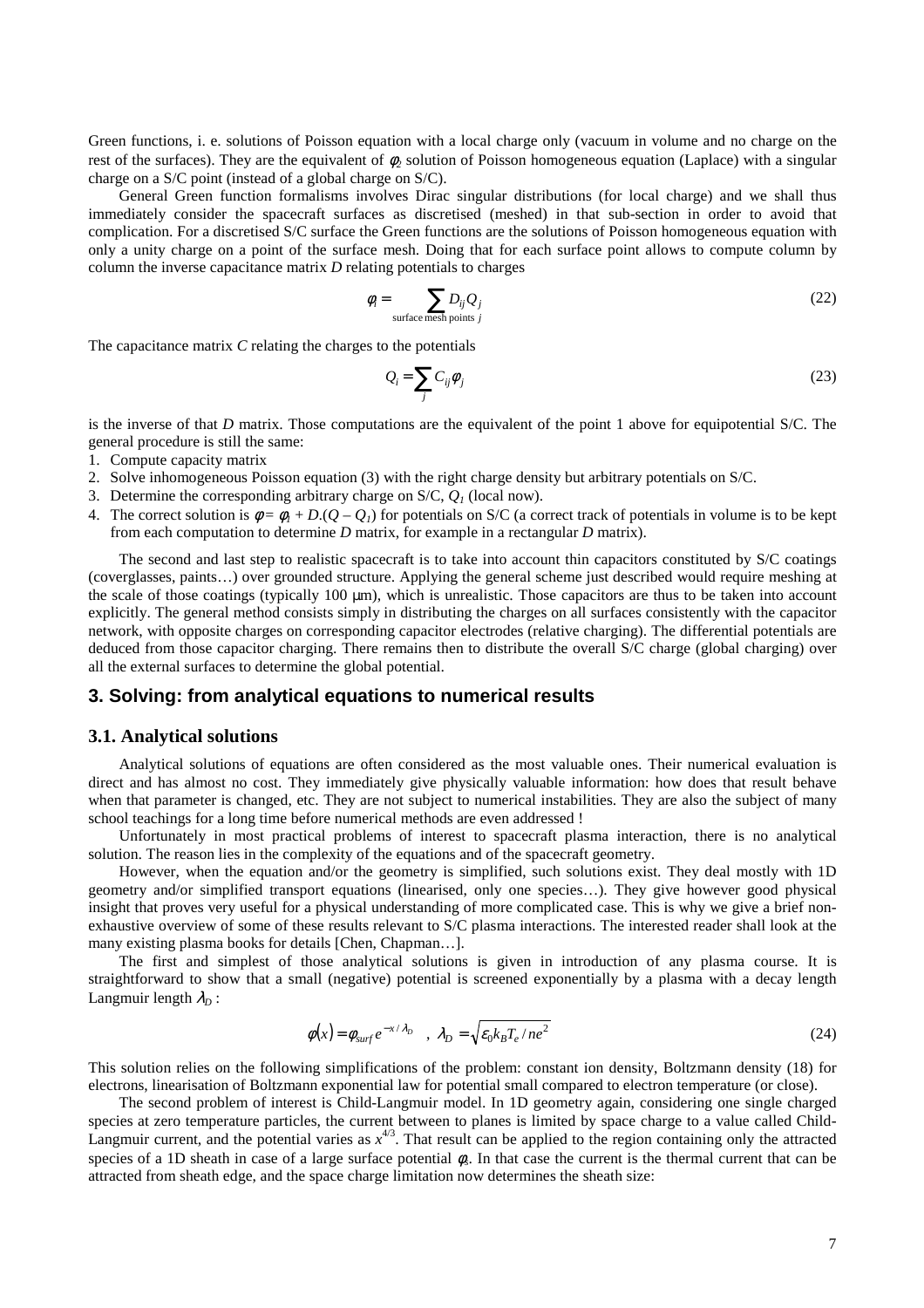$$
L = \frac{2(4\pi)^{1/4}}{3} \lambda_D \left(\frac{e\phi_s}{k_B T_e}\right)^{3/4} \sim 1.25 \lambda_D \left(\frac{e|\phi_s|}{k_B T_e}\right)^{3/4} \tag{25}
$$

which can now be much larger than Debye length.

In case of higher dimensionality the sheath size is no longer analytical, but some power law analytical fits of numerical results are reviewed in [Cooke 1996], along with some analytical results concerning S/C wakes.

Linearising fluid equations (14) is also the key to a third class of analytical computations: linear plasma wave analysis. The major difficulty of the non linear transport equations is circumvented by linearising them around a known solution (plasma at rest), a bit similarly to the first problem of the small potential sheaths (24), where Boltzmann distribution was linearised.

Some cases can also be solved analytically in spite of a more complex kinetic approach. One can cite kinetic sheath models with secondary emission in 1D planar geometry ([Stephens II and Ordonez, 1999] and references therein), and some Langmuir probe models (quasi 1D thanks to cylindrical or spherical symmetry, numerous publications).

### **3.2. Numerical solving methods**

The power of numerical solving is that it can *a priori* cope with any geometry and any distribution function, contrarily to analytic solving. That may however be difficult or very time consuming in practice.

Kinetic modelling is especially costly since one must work in 6D phase space for a 3D modelling. Direct method consists in discretising (meshing) the velocity space like the distance space. The number of particles in each of these phase space cells is then stored in the 6D table. This is very costly in memory, and also CPU time, and in practice this is limited to lower dimensionality.

A kinetic modelling is however often required as was discussed in section 2: for ions that undergo few collisions, for electrons attracted by positive potentials, in case non Maxwellian injected distributions, etc.

The most popular kinetic modelling method is of Monte Carlo type. Particles representing many real particles are generated at random and moved according to single particle equations of motions through the electric field map that is stored on a mesh. Those particles generate a charge density on the mesh points close to them. The charge can be attributed to the Nearest Grid Point (NGP) are to all neighbouring points through a linear weighting (call called Particle-In-Cell, PIC) or higher order weighing (see the reference book [Birdsall and Langdon, 1985] for details). Then the field equations (mostly Poisson) are solved on that mesh, using those charges and the boundary conditions. The loop starts again with the particle moving.

The physicist may see that method as mimicking reality, with a large numbers of real particles of close position and velocity grouped within computer super-particles. The mathematician considers the super-particles as a way of representing the real distribution function f in phase space as a sum of Dirac singular distribution  $\delta$  (the particle *i* of expressioning the real distribution function f in phase space as a sum of Drac singular distribution  $\vec{v}$  (in particle t of weight  $W_i$  contributes to  $f_i(\vec{x}, \vec{v}, t)$  of the amount  $W_i \delta(\vec{x} - \vec{x}_i(t)) \delta(\vec{v} - \vec{v}_i(t))$ ). naturally smoothed at the scale of the mesh cell.

That method is faster than direct method because some tens of particles per cell are usually used to represent the distribution function. This is enough for a crude description of a velocity distribution, and that description is improved over time thanks to the renewal of particles in a cell. Those Monte Carlo methods remain noisy (statistical fluctuations) and averaging over time is often necessary to get smooth densities. Moreover the random statistical noise only reduces as the square root of the number of particles. So, reducing it by increasing the particle number is very costly. Generating particles at regular space and velocity intervals (accordingly to probability) instead of purely at random allows yet to reduce the noise (see "quiet start" in [Birdsall and Langdon 1985] for details).

Fluid equations like (13) and (14) are usually solved by direct methods on space meshes. It is also possible to solve that kind of equations by particle methods (Smooth Particle Hydrodynamics, or Particle-In-Cell again), in which the sampling particles are a way of representing densities and fluxes (the physicist can view them as overlapping droplets). These particle methods for fluid equations allow to represent the transition between an expanding medium and vacuum more easily than direct methods, which have difficulties with vacuum. As Monte Carlo methods, they are noisy.

We discuss now specific issues related to numerical modelling. They were a bit arbitrarily grouped in time and space grid issues, but many have also to do with stability.

## **3.3. Time scale issues**

The general scheme to compute time evolution of a plasma is the following. Transport is computed over a time step ∆*t* in a given map of fields (by integrating either particle motion or fluid equations), then new densities and charge build-up on spacecraft are used to determine the new fields. Then the loop starts again. That can be called a Real Time (RT) computation. It allows to solve time dependent problems.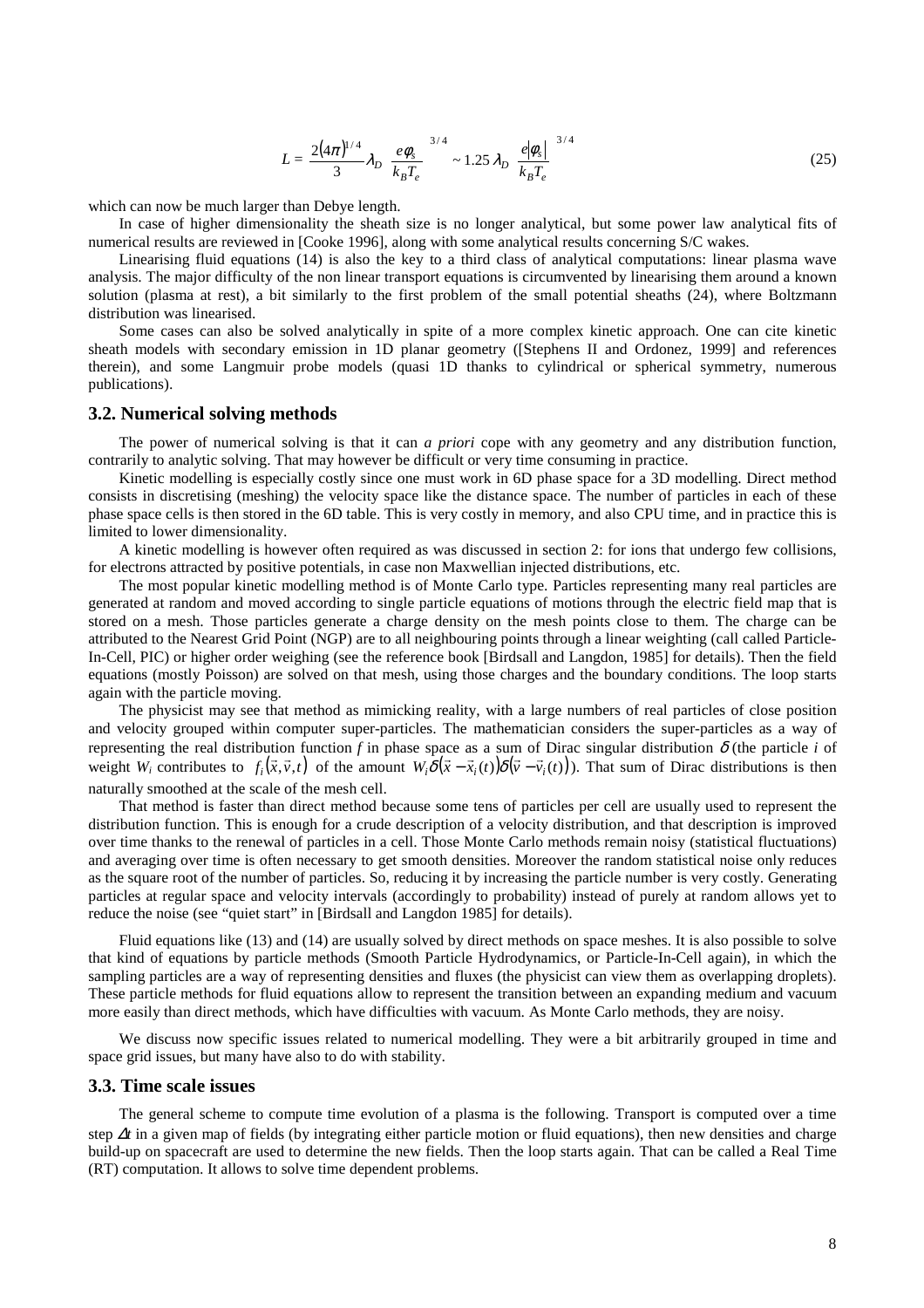In such computations the integration time step is basically limited by the collective reaction time of particles. A new potential map must be computed before the density changes induce important changes in potential, which compels to stop transport integration. For electrons the integration time step  $\Delta t_e$  must thus verify

$$
\Delta t_e \omega_{pe} \ll 1, \quad \text{with } \omega_{pe} = \sqrt{ne^2/\varepsilon_0 m_e} \tag{26}
$$

where  $\omega_{pe}$  is the electron plasma pulsation, the frequency of natural reactions or oscillations of electrons. Implicit methods (taking into account the potential changes generated by the integration over ∆*t* to integrate over ∆*t*) allow to increase that time step somewhat, but the order of magnitude remains.

When steady state solutions are searched for, a possible opposite method consists in computing the whole trajectories of particles on a given potential map, from the time particles enter the computation box to the time they come out of it, or are collected. Then, and only then, the charges generated by those trajectories are used to compute a new potential map, and then loop again. This may be called a Steady State Technique (SST).

It is approximately equivalent to using the previous RT method with a time step equal to the time of transit of particles through the mesh. It usually violates (26) unless the whole mesh is smaller than one Debye length (which is usually not the case, by definition if we are in "plasma situation", and not in a "charges in vacuum situation"!) That method is thus in general fundamentally unstable, and requires a large relaxation of the charge densities (use e. g. 99.9% of the density at step *n*-1 with just a small contribution of 0.1% of the newly computed density for step *n*) to recover stability. That may be very costly.

The theoretical (and practical) analysis of the general iterative charge relaxed Vlasov-Poisson problem in [Parker and Sullivan 1974] allows a good understanding on that problem. In that study, the relaxed Poisson-Vlasov iteration is written in the following form:

$$
\Delta \Phi_{n+1} = \alpha F[\Phi_n] + (1 - \alpha) \Delta \Phi_n \tag{27}
$$

where  $\Phi_n$  is the reduced potential field (in  $T_e$  units) at step *n*,  $F[\Phi]$  is the reduced charge density (with opposite sign) which has a non-local non-linear dependence on the potential field and summarises in our case the result of the particle trajectory integration through the whole domain. The non-dimensional relaxation parameter  $\alpha$  is between zero and one, but shall usually be small. The first term of right hand side is the density computed with the new potential Φ*n* reduced by the small  $\alpha$  parameter (relaxation), and the second term stands for the overall density used at previous step (write (27) with *n* replaced by *n*-1) normalised by 1- $\alpha$ . The (linear) stability of the iteration process  $\Phi_n \to \Phi_{n+1}$  requires that no eigenvalue of the Jacobian of that transfer function from  $\Phi_n$  to  $\Phi_{n+1}$  be larger than 1 (in absolute value). Studying the eigenvalues of the Laplacian operator on a cubic mesh, it can be shown that this stability condition imposes

$$
\alpha < \alpha_c \sim \frac{\beta}{L^2 \left| \frac{dF}{d\Phi} \right|} \tag{28}
$$

where *L* is the total reduced mesh size (i. e. in Debye length units),  $dF/d\Phi$  stands for an eigenvalue of the Jacobian matrix of the a priori unknown *F* functional (the largest is OK), and  $\beta$  is a numerical parameter depending on boundary conditions in the range of 15 to 60 in 3D (it summarises  $2\pi^2/CK$  of equation (6) in [Parker and Sullivan 1974]). In general the computation box extension is many Debye lengths and *L* is large, which tends to make a very small relaxation parameter α, and to require of course many iterations (iteration number must be several times  $1/α$ ). It remains yet to determine the eigenvalues of the non-local dependence *F* of charge density as a function of potential. In case of a simple dependence like for drifting cold ions or Boltzmann electron distribution it can be easily computed and is of the order of 1 (remember those are reduced quantities, i. e. non-dimensional), or a bit smaller for ion kinetic energy much larger than *T<sub>e</sub>*. Hence in general, for relevant meshes much larger than Debye length, the gain obtained compared to real time methods thanks to fewer potential computations and larger integration time steps is largely lost.

That method may however be suitable in specific more stable cases. For example deep within a sheath, accelerated particles have a density less sensitive to potential changes and the eigenvalues of *F* Jacobian in (28) become small. They can thus compensate for the large factor  $L^2$  and allow to work with  $\alpha$  not too small. That kind of Steady State Technique is indeed used in POLAR code for modelling sheaths [Lilley et al, 1989] and also NASCAP/LEO and DynaPAC [Cooke 1996]. It compels yet to use another technique outside the sheath (that method is unstable there in quiet plasma, unless very small relaxation parameter is used) and thus to explicitly handle the sheath boundary (sharp sheath approximation in POLAR).

It can be noted that a stabilisation technique different from charge relaxation is proposed in [Parker and Sullivan 1974] for the iterative solution of steady state Vlasov-Poisson problem. It is however close to Newton-type implicitisation (see next section below) and requires much information on the eigenvalues of the Jacobian of *F*, which is not available in general, especially when *F* is the result of a general Vlasov solver, and not known analytically thus.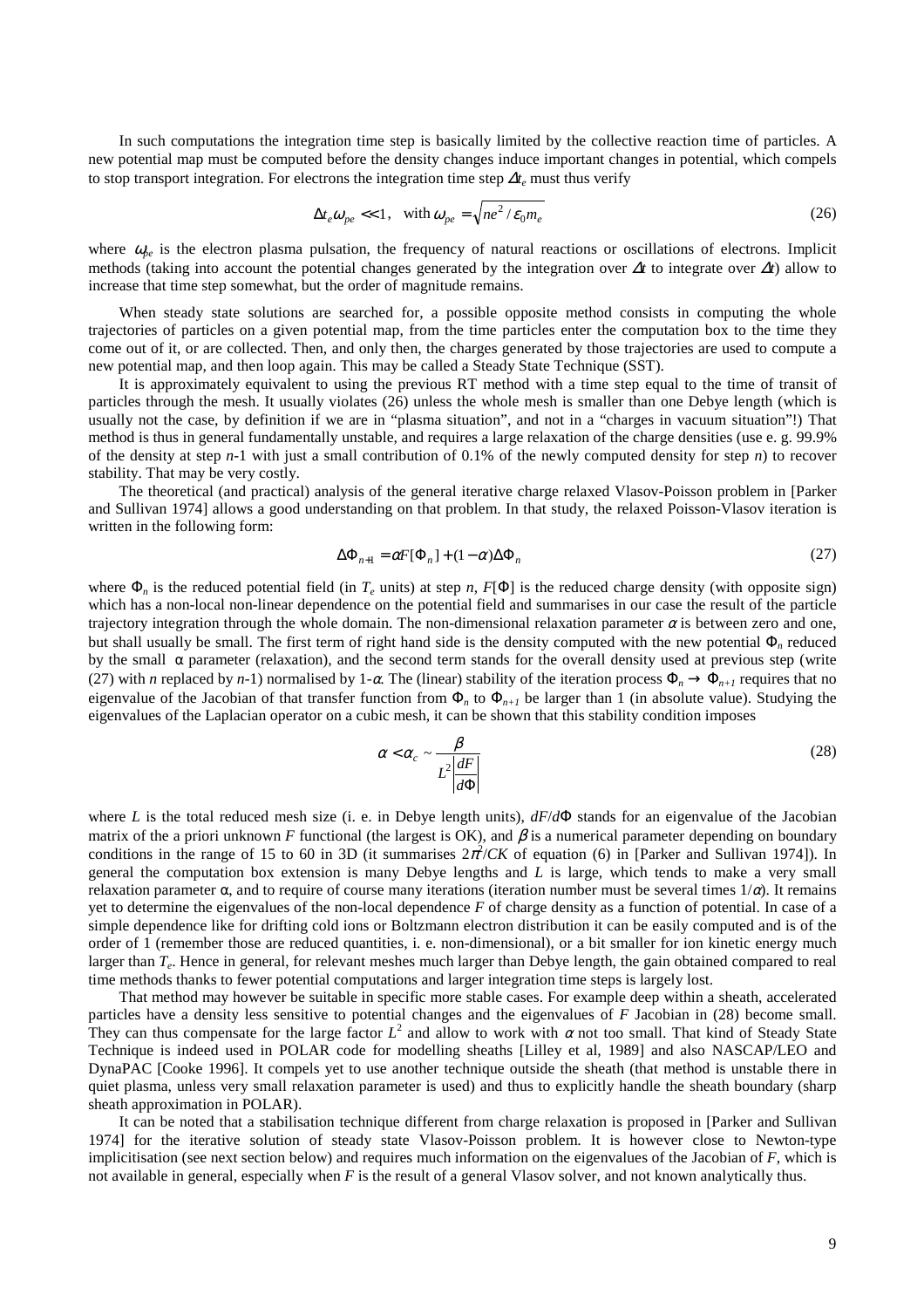Another time integration issue shows up when both ion and electron dynamics are to be modelled. Within one electron time step, ions move very little since their velocities are smaller typically by a ratio of square root of their mass ratio, that may be from 40 for protons to 500 for heavy ions. Many electron time steps are thus required to have the ions moved significantly. That enormous cost is the main reason why the use of a Boltzmann equilibrium density is so popular: it allows to skip the time scale of electron dynamics (its result is Boltzmann distribution) and to work at ion dynamics time scale. Other direct methods to determine electron densities (and fields) have the same enormous advantage, and should be used whenever possible: analytic computation of electron densities even with positive potentials in some simple geometries, Ohm's law in resistive plasmas (quasi-neutrality gives electron density, and their gradients gives electric field through Ohm's law), etc.

Let us note that the Steady State Techniques described above avoid that velocity ratio issue, but in general at the price of a very large charge relaxation, which may also be very costly.

When none of these direct or steady state methods is available, a first trick consists of making larger time steps for ions (sub-cycling) but the gain is of a factor of 2 at maximum when the computation cost for ions becomes negligible. This is very often insufficient. Another trick is to artificially reduce the ion to electron mass ratio to small unphysical values (e.g.  $m_i/m_e = 100$  instead of 1836 or more). This is sometimes used as a test but cannot be of real use for space application since it induces unphysical biases.

The next possible idea is to get rid of the constraints of the physical time steps when one looks for steady states or slowly varying states. That was already the idea of the Steady State Technique described above, but the absence of reaction before the particles have crossed the mesh is excessive, and leads to instabilities in most cases: any potential deviation from the solution produces a density correction at next step over the whole domain (many Debye lengths), which in turn yields an even larger deviation of opposite sign for next computed potential. A more stable method consists in computing a time evolution like in the standard Real Time simulation described above (moving particle and computing fields when particles moved less than a cell) but with non-physical Numerical Times (NT) for electrons and ions: while electrons are moved of e. g. 1 µs, ions are moved of e. g. 50 µs, which allows them to move substantially in spite of their smaller velocity. Similarly to the Steady State Technique previously described, the steady state solution found by NT method is perfectly physical, even though the convergence to it is not, provided convergence happens! But contrarily to SST the dynamics is modelled in a "short loop": electrons and ions can react immediately to a potential fluctuation (they react only after a full crossing of the mesh in SST) and stabilise the scheme. Ions react faster than they do in reality (of a factor 50 in the example above), so it may generate unphysical transients, but the general stabilising reaction of the plasma is present. That method was applied to the modelling of the ROSETTA orbiter floating at a positive potential in a drifting comet plasma (see [Roussel and Berthelier, 2001] presented at that conference). Its application to the modelling of a sheath in presence of secondary emission [Jolivet and Roussel, 2001] was also successful although some non-physical instabilities showed up due to the Numerical Times method (well understood two-stream instabilities enhanced by the non physical dynamics of the ions). We discovered later that the method had already been used and described in detail in [Meyer and Wünner, 1997] where it was called Asynchronous Cycling. It may have been used elsewhere.

### **3.4. Space grid issues**

A first issue concerning space meshing is that many different scales are involves. It goes from the small feature or device on a S/C to the S/C size. The whole sheath is also to be included in the computation box (quiet plasma assumption at boundaries) and it can be much larger than S/C in low plasma density (GEO, higher orbits, non terrestrial environments…).

The natural answer to that is to use a multi-scale mesh. It can be an unstructured mesh (irregular tetrahedra usually of very variable size). Building such 3D meshes is a bit difficult, but commercial software exit today. When Monte Carlo particle methods are used (PIC Real Time or Steady State), that kind of mesh has some extra cost in computing since determining in which cell the particle is has already some non negligible cost. Another method consists in using nested regular sub-meshes. The mesh of lower level has cells twice smaller than the embedding mesh.

Multi-scale meshes are very suitable to solve field equations on a large scale, but taking into account of particles remains a bit complicated: if the densities are similar everywhere, variable super-particle weights are to be used so that the number of super-particles in large cells remains reasonable. That requires some particle grouping or re-sampling at mesh boundaries.

Another solution to multi-scale problems consists in modelling only at the scale at which results are required, and handling other scales on an effective or empirical basis. This is mostly used for lower scale phenomena: reflection of electrons by a thin sheath in dense plasma, photo-sheath conductivity in GEO, plasma emission by a plasma device, collection by small areas (gap between solar cells e. g.), etc. can be very suitably taken into account thanks to appropriate analytical boundary conditions (particle source, reflection conditions, etc.). The larger scale physics can also be accounted for without using a real external mesh: potential conditions can be put in boundary conditions (for example mixed Dirichlet Neumann conditions for potential like (21) mimicking its  $1/r$  behaviour in vacuum or  $1/r^2$  in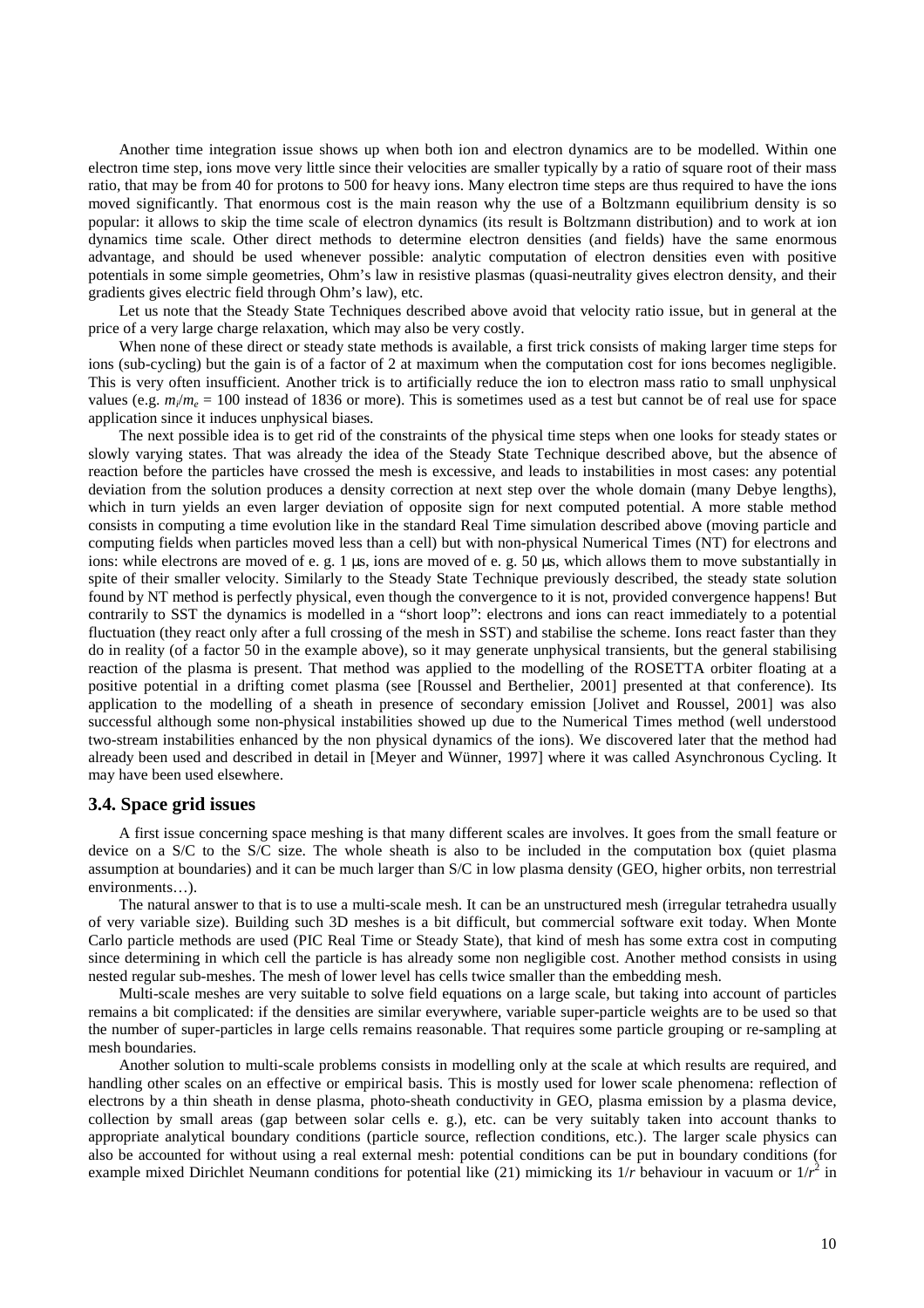plasma presheath in case of 3D spherical symmetry), while the incoming fluxes are to be modified accordingly to those non-rest conditions at external boundaries when possible (e. g. analytic models for spherical Langmuir probes, etc.).

The size of mesh cells is another important question. The basic "classical" criterion is that cells should be smaller than Debye length  $\lambda_p$ . There are two main reasons to that. First the potentials at a scale larger than  $\lambda_p$  should be screened, hence the interesting physics is at Debye length scale (or below). Second and most, cells larger than  $\lambda_D$  may generate instabilities: non neutrality at  $\lambda_D$  scale generates potentials of the order of  $T_e$ , so non neutrality at the scale of larger cells generates larger potentials and instabilities in many cases. That classical criterion for the cell size *h*

$$
h < \lambda_D \tag{29}
$$

together with the fact that particles should not cross more than one cell during one time step

$$
v_{i/e}\Delta t_{i/e} < h \tag{30}
$$

is perfectly consistent with the time step criterion (26) since (29) and (30) give (26) when using electron thermal velocity.

It is however common now to go beyond these limitations. It is first often necessary, because there may be physics of interest at scales larger than λ*D*, for instance in case of large potentials on S/C (see e. g. Child-Langmuir 1D sheath size (25) much larger than  $\lambda$ <sub>D</sub>). Using such large cells is then possible, thanks to implicit methods. When modelling electron dynamics implicit methods allow to go beyond (26) and (29) simultaneously. When using a macroscopic law as the result of electron dynamics (Boltzmann distribution, Ohm's law…), the electron time step is no longer considered, and impliciting those laws allows to go to larger cells.

We detail a little bit the case of Boltzmann distribution for the electrons that is of very common use. It will also show the general principle of implicit methods. The explicit problem of solving Poisson equation with a Boltzmann distribution for the electrons is the following:

$$
-\Delta\Phi_{n+1} = n_{ion} - \exp(\Phi_n)
$$
\n(31)

for non-dimensional quantities, with a given ion density *nion*, and a Boltzmann electron density depending on the potential Φ. The potential Φ*n* at previous step *n* is used to compute electron density. This is a particular case of the iterative problem stated in (27) where no relaxation is envisaged ( $\alpha = 0$ ) and where the form of the dependence of density on potential is known (fixed for ions + exponential dependence for electrons). Hence the same kind of theoretical linear analysis as in [Parker and Sullivan 74] applies. The eigenvalue of the Jacobian of the charge density law  $dF/d\Phi = d(\exp(\Phi))/d\Phi = \exp(\Phi)$  is of the order of 1 in small potential regions. Linearising (31) around the solution shows that a perturbation  $\delta\Phi$  with Laplacian eigenvalue  $\lambda_L$  gets at next step

$$
\delta \Phi_{n+1} = \delta \Phi_n / \lambda_L \tag{32}
$$

Laplacian eigenvalues are  $k^2$  for eigenvector  $\delta \Phi = \cos(kx)$ , with the minimum value for *k* close to one over the box size (perturbation wave length is the box size). The iteration is thus divergent as soon as the total size of the system is larger than  $\lambda_p$ ! In practice however those long wave perturbations do not easily show up, either because they are difficulty excited or because they are damped due to the non linear behaviour of exponential law (for negative potentials at least, and a cut-off is usually used for positive potentials). Remember this is only a linear analysis. In practice shorter wave length show up for which Laplacian has larger eigenvalues. This scheme becomes thus divergent when Debye length is smaller than a couple of cells.

Since we want to have Debye length smaller than one cell, much progress is still needed. This is done by the implicit scheme. The exact solution would be obtained in one step by solving

$$
-\Delta\Phi_{n+1} = n_{ion} - \exp(\Phi_{n+1})
$$
\n(33)

but this is a non-linear transcendent equation that cannot be solved directly. Hence the implicit scheme consists in approximating (33) through a linearisation of the exponential

$$
\exp(\Phi_{n+1}) \sim \exp(\Phi_n) + (\Phi_{n+1} - \Phi_n) \exp(\Phi_n)
$$
\n(34)

which gives the tractable linear equation

$$
-\Delta\Phi_{n+1} - \Phi_{n+1} \exp(\Phi_n) = n_{ion} - (1 - \Phi_n) \exp(\Phi_n)
$$
\n(35)

for that implicit scheme. Linear analysis shows that small perturbations around the solution are always damped (stability). Since the exponential is not linear, problems may still arise for large perturbations towards positive potentials, and some correction methods may be applied then [Parker 1977].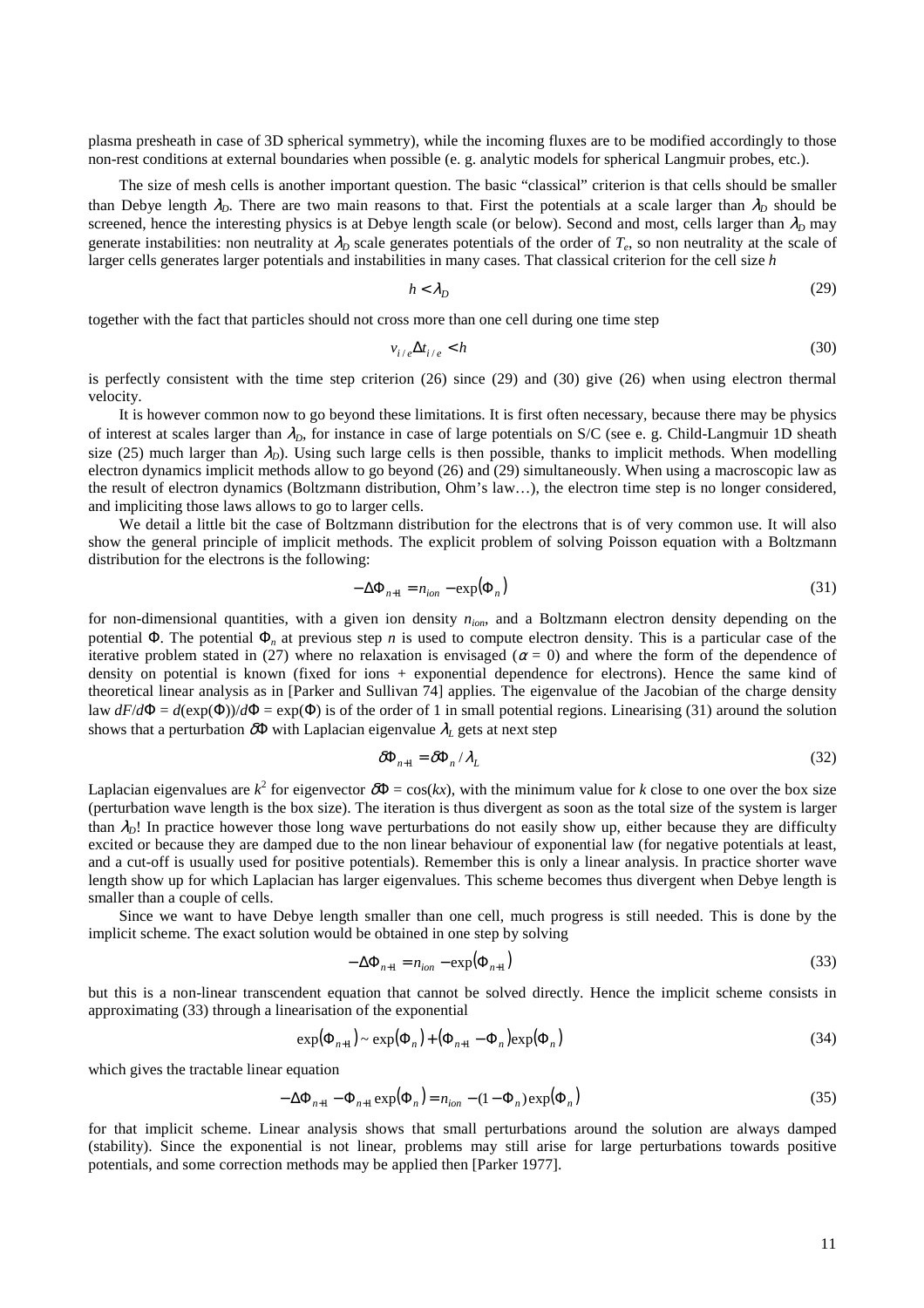That can of course be applied to any charge distribution as a function of potential (non Boltzmann). Implicit methods have of much larger scope and are very powerful when a system is strongly self-coupled. It the framework of S/C-plasma interactions they can be used to integrate currents on surfaces when those currents depend sharply on potentials, to model the electron dynamics with larger time steps by estimating the potential change induced by their own movement, etc.

# **4. Examples**

Three common plasma environments are addressed here: the natural GEO and LEO plasma, and the artificial plasma environment induced by electric propulsion (EP), which is of a more and more frequent use on spacecraft. For each of them the physics of that environment is briefly sketched as a necessary base before describing the specificities of its modelling.

### **4.1. GEO**

#### **4.1.1. The environment and the physics in brief**

In geosynchronous orbit, the plasma density is very low. Densities found in literature are in the range of 1 to 100  $cm^{-3}$  for the cold plasma at temperature around 1 eV, and around 1 cm<sup>-3</sup> for the very variable hot plasma of temperature 10 to 100 keV during sub-storms.

The Debye length, dominated by the cold plasma, is thus in the range of 1 to 10 meters. The typical currents that may be collected or emitted by spacecraft surfaces are summarised in table 2. The physics is thus dominated by energetic electrons (during sub-storms) and photo-emission.

| Collected                               | Collected | Collected                                                      | Emitted                     |  |  |
|-----------------------------------------|-----------|----------------------------------------------------------------|-----------------------------|--|--|
| thermal                                 | hot       | thermal ions                                                   | photo-                      |  |  |
| electrons                               | electrons |                                                                | electrons                   |  |  |
| $\sim 10 \text{ pA/cm}^2$               |           | $\sim 1$ nA/cm <sup>2</sup> $\sim 1$ pA/cm <sup>2</sup> $\mid$ | $\sim$ 5 nA/cm <sup>2</sup> |  |  |
| Table 2- typical currents on S/C in GEO |           |                                                                |                             |  |  |

We also recall the typical behaviour of spacecraft during storms. They charge negatively due to energetic electrons (hot plasma), and the photo-emission is generally not able to cancel that charging because a potential barrier builds up in from of the sunlit surfaces due to the more negative potentials on the shaded sides, as it can be seen on the drawing below.



*Figure 1- typical potential barrier (or saddle point) situation in GEO*

#### **4.1.2. Modelling: possible approximations**

In GEO, the Debye length is comparable to S/C size. Moreover the S/C potentials are large, which results in a sheath much larger than S/C (see 3.1 and (25)). The drastic simplification that is thus possible is to completely ignore the plasma density to solve Poisson equation. This is for example done in NASCAP. That does not mean of course ignoring current collection on surfaces.

Since Debye length is similar to S/C size, and although sheath extension is much larger than S/C size, that simplification may change somewhat the quantitative values (the general qualitative results with potential barrier is not put into question yet). The consequence of taking into account the plasma density (mostly cold ions, either coming onto the S/C or going back after an open orbital trajectory) would be some potential screening. That would lead to larger fields on the S/C, thus to a larger capacity and above all to a reduced potential barrier effect, hence to a larger differential charging. That effect might be small but would be worth testing.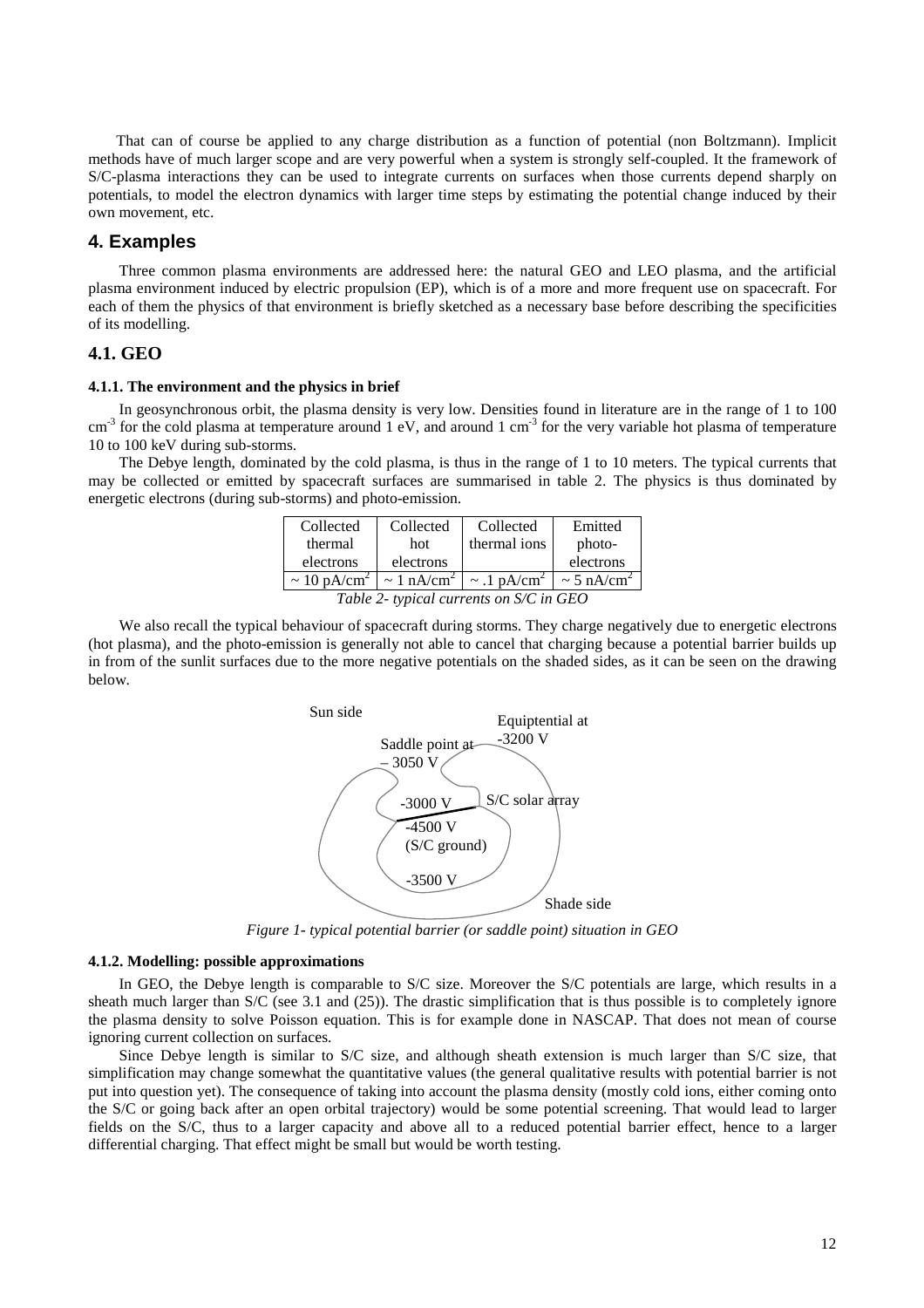That simplification is of course enormous since field equations and particle movement are uncoupled, at least in volume. The charged particles are moved in fields that do not depend on the densities they generate (energetic electrons of tens of keV may even be moved without electric field considerations). This is no longer considered as a plasma situation but as a "charges in vacuum" situation. The charge-potential coupling still exists through the collection of charges by S/C, which generates surface potentials, and thus volume potentials, but is not as complex as the general Vlasov-Poisson coupling.

#### **4.1.3. Practical difficulties**

So, in GEO, the usually difficult problem of the strongly coupled non-linear Vlasov-Poisson equations does not exist. Some difficulties do exist yet. They have much to do with multi-scale issues either in time or in space, similar to some discussed in 3.3 and 3.4 sections above.

The absolute capacitance of S/C in GEO is much smaller than the capacitance of its dielectric coatings (coverglasses...): a fraction of  $nF$  versus several  $\mu F$ . Hence the time scale for absolute potential charging is much smaller than the time scale for relative charging between the mass and the sunlit coverglass: typically tens of milliseconds versus hundreds of seconds. Crude numerical integration should use time steps at the scale of the millisecond, during which the absolute potential changes little. But integrating over hundreds of seconds would then be costly. Fortunately implicit methods (see 3.4 for an example of implicit method) allow to integrate with time steps closer to the large time scale of differential charging: the potential at next iteration step is taken into account to compute the current until next step. This is implemented in NASCAP.

The other difficulty has to do with multi-scale in space. First, the large Debye length and large potentials in GEO induce large sheaths (hundreds of meters). This can be handled thanks to larger meshes containing the smaller mesh at S/C scale (NASCAP), or also by using appropriate mixed Dirichlet-Neumann conditions to mimic asymptotic spherical potential behaviour at some distance of S/C (see 3.4), for example around 20 meters, although that does not allow to follow emitted electrons beyond that limit. On the opposite side, small scale volume phenomena may be important: photo-sheath of re-collected photo-electrons, local potential gradient at dielectric/conductor/vacuum triple points that are risks of electrostatic discharges (ESD), current collection by small surfaces (e. g. interconnectors), influence of potentials in intercellular gaps on currents onto coverglasses, etc. The best way to take these phenomena into account is through an empirical description. Meshing at their small scale would be required on a whole spacecraft, which would be too costly. Their empirical description can yet be obtained through a (single) numerical modelling (that e. g. gives the current enhancement factor for a collection by a small biased surface in given conditions).

In spite of those local phenomena, the general GEO S/C modelling is relatively simple from a point of view of volume effects, since space charge can be neglected. Most of the difficulty is transferred on the surface modelling with many surface phenomena to be taken into account (see 2.1.3.2 or NASCAP information). There is a great difference between volume and surface phenomena. Volume phenomena involve simple physics (basically electrostatics and particle motions) and difficult modelling (non-linear strongly coupled Vlasov-Poisson equations). Surfaces phenomena involve much more difficult physics (particle-matter interactions, induced conductivity…) which turns out eventually to be easy to model, since it is taken into account empirically, through coefficients taken from experiment. So, in GEO a large part of the difficulties is transferred to the experimenters! Hence we shall let them discuss the measurement issues of all of those parameters. We may just warn the modeller that many parameters are not well known since they require a very large experimental work on many different materials. Moreover, some of them are very sensitive to surface state (secondary emission is very sensitive to contamination…). Of course, those comments on modelling simplicity in GEO only deal with the situation under study here: quasi-static charge build-up. They are not valid for model predictions of ESD triggering, which depends on more complex volume and surface physics at a microscopic scale.

# **4.2. LEO**

#### **4.2.1. The environment and the physics in brief**

In low earth orbit, the plasma density is higher than in GEO, with densities in the range  $10^4$  cm<sup>-3</sup> to  $10^6$  cm<sup>-3</sup>, and sometimes down to  $10^3$  cm<sup>-3</sup> in auroral zones crossed by Polar Orbits (PEO). Typical temperatures are 1000 to 2000 K. The Debye length ranges thus from millimetres to centimetres. The energetic electrons trapped in the radiation belts produce currents negligible when compared to the cold plasma thermal currents. Such is not necessarily the case for auroral electrons that may impinge S/C in plasma depleted auroral regions. The typical currents that may be collected or emitted by spacecraft surfaces are summarised in table 3. The last row dealing with auroral regions shows a risk of charging in those zones.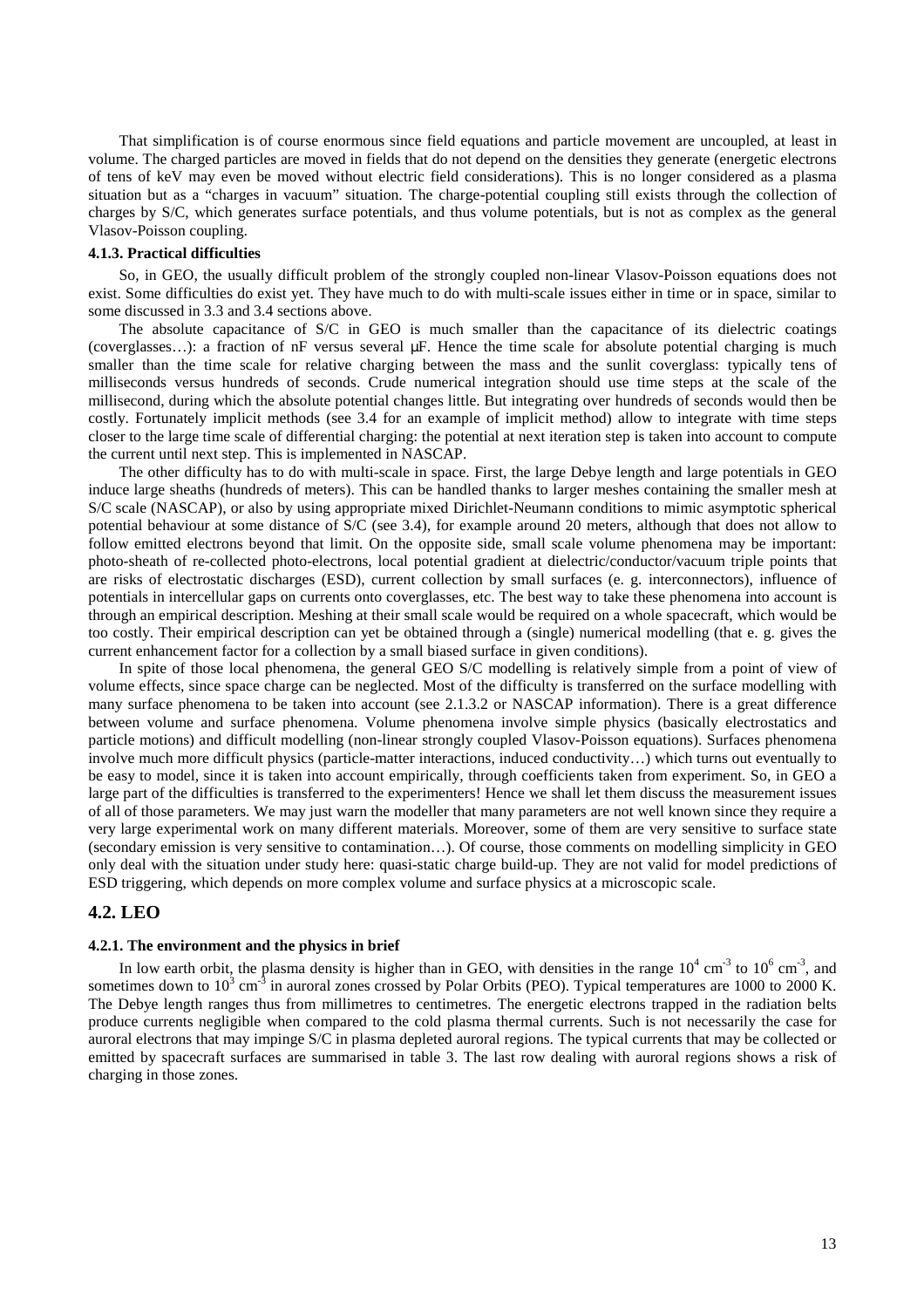|            | Collected   | Collected    | Collected  | Emitted   |
|------------|-------------|--------------|------------|-----------|
|            | thermal     | auroral      | drifting   | photo-    |
|            | electrons   | electrons    | ions       | electrons |
| <b>LEO</b> | $10 - 1000$ |              | $0.1 - 10$ |           |
| <b>PEO</b> |             | up to $5-10$ | 0.01       |           |
|            |             | very         |            |           |
|            |             | transiently  |            |           |

*Table 3- typical currents on S/C in LEO and in plasma depleted auroral zones crossed in PEO (assumed 10<sup>3</sup> cm-3), currents in nA/cm<sup>2</sup>*

The main origins for large potentials are thus the following in low earth orbits: charging in auroral zones (hundreds of Volts negative have been measured), active device or power supply voltage (electrical power is produced at almost 200 V on ISS), tethers (due to the electromotive force when the tether crosses magnetic field lines).

Other remarkable phenomena show up on wake side of S/C. Due to the mesothermic flow (supersonic ions and subsonic electrons in S/C frame), the wake is ion depleted. First, that yields moderate negative volume potentials in the wake. Then, ions cannot be collected on wake surfaces of S/C. Dielectric surfaces in the wake are thus the surfaces reaching high negative potentials in the auroral zones most easily.

#### **4.2.2. Practice: possible approximations, difficulties**

Floating potentials on a passive body are a couple of times the electron temperature negative. In such a case the extension of the sheath is close to Debye length, typically centimetres. Its extension is also small in case of relatively small positive potentials, that may show up on the most positive part of solar arrays. The sheath extension can then be neglected, and the sheath handled as a simple boundary condition.

In case of a negative floating potential, the ions can thus be assumed to be collected and most electrons reflected. The potential drop coming from current balance can be approximated by (see e. g. [Chapman])

$$
\phi_{\text{surf}} - \phi_{\text{plasma}} \sim -\frac{k_b T_e}{2e} \ln \left( \frac{m_i}{2\pi e^{-1} m_e} \right) \sim -\frac{k_b T_e}{2e} \ln \left( \frac{m_i}{2.3 m_e} \right) \tag{36}
$$

from total current balance on an insulated surface (or isolated body) for Maxwellian electrons and a cold ion current entering the sheath after acceleration up to Bohm criterion by the presheath from a plasma at rest at a large distance. This is valid for walls parallel to S/C velocity, and a correct formula for ram facing walls is

$$
\phi_{\text{surf}} - \phi_{\text{plasma}} \sim -\frac{k_b T_e}{e} \ln \left( \sqrt{\frac{k_b T_e}{2\pi m_e}} / V_{S/C} \right)
$$
\n(37)

which takes into account ion drift at S/C velocity *V*<sub>S/C</sub>. The electron collected currents follow from the same analysis.

If the current balance involves collection by small parts of S/C, like collection by interconnectors for S/C global current balance, a very local simulation at the scale of solar cells is to be performed to assess the enhancement of collection by ion or electron focussing. It may then be used as an empirical collecting model for interconnectors or any other pinhole in a coating.

All of that makes the modelling of "standard situations" in LEO, i. e. without charging, rather straightforward. A specific treatment may only be required for the electron collection by the positively biased part of solar arrays or other devices (analytic approximation thanks to Langmuir probe models, local numerical modelling…), but the whole computation can almost be handled analytically without numerical modelling (putting together all currents that led to formulas (36) and (37), all over S/C).

The interest of modelling such "standard situations" in LEO is however limited. Standard S/C with low voltage electrical supply encounter no problem: their ground floats some tens of Volts negative and the most positive part of their solar arrays floats some (tens of) Volts positive.

The issue is more serious for higher voltage power supplies, like ISS. That may induce floating potentials of the order of –150V (which lead to take a plasma contactor onboard ISS to avoid the subsequent ESD and sputtering risks). In such an "interesting" situation those potentials are around a thousand of times larger than  $T_e$  and produce large sheaths (decimetres to metres according to the Child Langmuir law (25) for 1D sheaths).

We are thus coming to non trivial cases, when large potentials arise on S/C and produce large sheaths. That happens in case of large voltage power supply, of charging in auroral regions, of tethered systems, etc. When large sheaths develop on scales similar to the ones of S/C, simple analytical formulas can no longer be used because of the focussing of the attracted species. Extra complications show up due to the drift of ions, which further reduces the possibilities to use analytic formulas for sheaths, and due to the magnetic field in case of electron collection by positive potentials (ion gyration radius is large and ion collection can be considered as an unmagnetised phenomenon).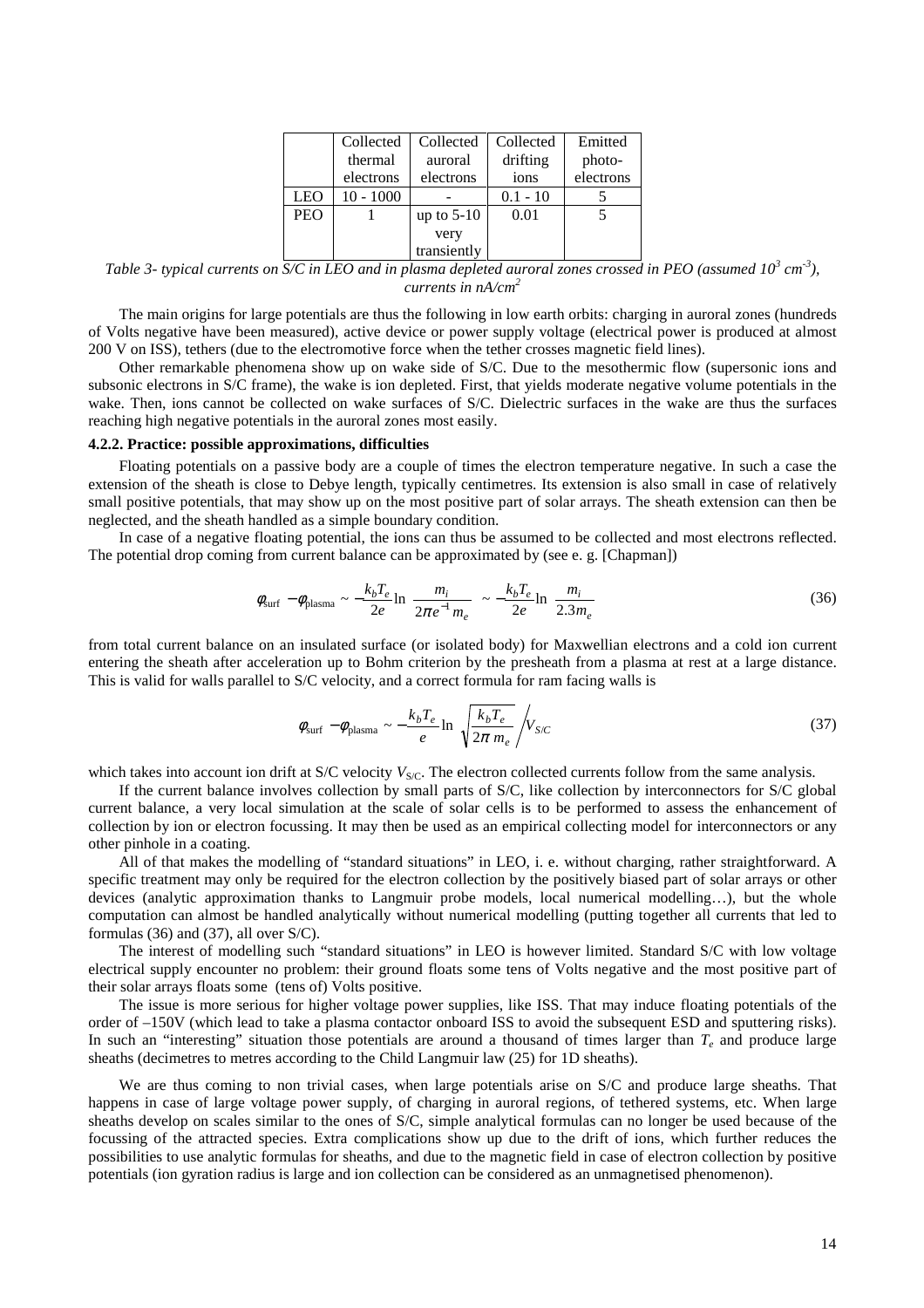However some analytical work is still possible. In case of collection by probes in a magnetised plasma analytical results for the collected current exist [Parker and Murphy 1967]. Currents measured in flight on the Tethered System were higher than predicted yet, certainly due to pre-sheath turbulence and heating not present in the Parker-Murphy model [Cooke and Katz, 1998]. The density of attracted (and focussed) ions is also used in an approximated analytical form in POLAR, NASCAP/LEO and DynaPAC models (see their manual users or e. g. [Mandell et al, 1991]).

Returning to the general scheme for modelling high potentials on LEO S/C, it clearly requires the explicit numerical modelling of (large) sheaths. We discuss briefly the main features of such a modelling, since most of have already been discussed in section 3.

Potential profiles at small scale lengths as e. g. sheath or wake edge that can be at Debye length scale  $(-1 \text{ cm})$ cannot be easily modelled with a mesh at S/C scale. Modelling such edges with a decimetre coarse resolution (cells of 10 cm e. g.) essentially results in a smoothing of that edge at cell scale, with a subsequent inaccuracy on potential at that scale also.

When only negative potentials or involved, Boltzmann equation is usually used for cold electrons. Using an implicit Boltzmann-Poisson solver (see 3.4) stabilises the iterative Vlasov-Poisson scheme and allows to use cells larger than Debye length.

When electron dynamics must really be modelled due to positive potentials (tethers, active bias), stability issues become more acute while computation time issues arise due to very different velocities for ions and electrons. Stability can be achieved through relaxation or implicit techniques, while computation time is reduced by steady state or numerical time techniques (see 3.3).

A more "technological" improvement was implemented in NASCAP/LEO, POLAR and DynaPAC code series, where the boundary of the sheath and pre-sheath is explicitly computed. That allows to use different modelling in the sheath, and in the pre-sheath (analytical ion density or not, steady state or PIC method…). That certainly improves computation time and stability, at the price of extra complexity, coding time, and sharp edge approximation between sheath and pre-sheath.

### **4.3. Electric Propulsion**

#### **4.3.1. The induced environment in brief**

The environment produced by electric thrusters is first described briefly. By electric thruster, we mainly mean Hall thruster (SPT, Stationary Plasma Thruster) or ion engine (gridded, principle similar to Kaufmann source), although other thrusters may have partially similar effects (Arcjets, MPD, FEEP, PPT…).

The primary effluents are of such thrusters are:

- Fast accelerated ions: typically xenon at 300 or 1000 eV for Hall and ion thrusters respectively
- Non ionised neutrals: typically some percents of xenon
- Products of thruster erosion by fast ions: ceramics of SPT walls (often BNSiO<sub>2</sub>) or grids of ion engines (Molybdenum, Carbon…).

The dynamics out of the thruster itself, i. e. in the plume and on S/C surfaces, first involves collisions:

- Charge exchange (CEX) collisions, mainly in the near field plume, since they are proportional to both decreasing ion and neutral densities:  $f_{\text{fast}}+Xe_{\text{slow}} \rightarrow Xe_{\text{fast}}+Xe_{\text{slow}}$
- Elastic collisions (and others), mainly in the near field plume again: cross sections are a decade smaller than CEX

• Impingement on S/C surfaces produces sputtering. The sputtered atoms/molecules are potential sources of contamination through re-deposition elsewhere.

- It also involves collective plasma behaviour:
- The presence of a dense plasma in the plume and also all around S/C due to the spreading of the cold plasma generated by CEX ( $\sim 10^{10}$  cm<sup>-3</sup> at SPT exit down to densities typical of LEO in outer regions of the plume)
- The ordinary consequences of the presence of relatively dense plasma: capability to conduct currents, current leakages, capacity discharging, potential screening… In particular an electric thruster is considered to act as a plasma contactor and discharge relative and absolute potentials thanks to the induced plasma conductivity.
- Electromagnetic and plasma noise on a wide frequency spectrum (oscillations of SPT around 20 kHz, higher frequency noise…).

### **4.3.2. Modelling: possible approximations**

Due to the recent great interest in Electric Propulsion (EP), many studies were performed and published in the last five or ten years. We will stick to the modelling principles here.

A first basic approach concerning fast ions is to assume they are little affected by the 20 to 40 Volts of potential existing in the plume. They follow straight lines and their impingement on S/C surfaces (essentially on solar array in north-south station keeping configurations envisaged GEO) can be computed by simple ray tracing. The angle and energy distribution functions of ions are taken from experiments in the vicinity of thruster exit (decimetres to 1 meter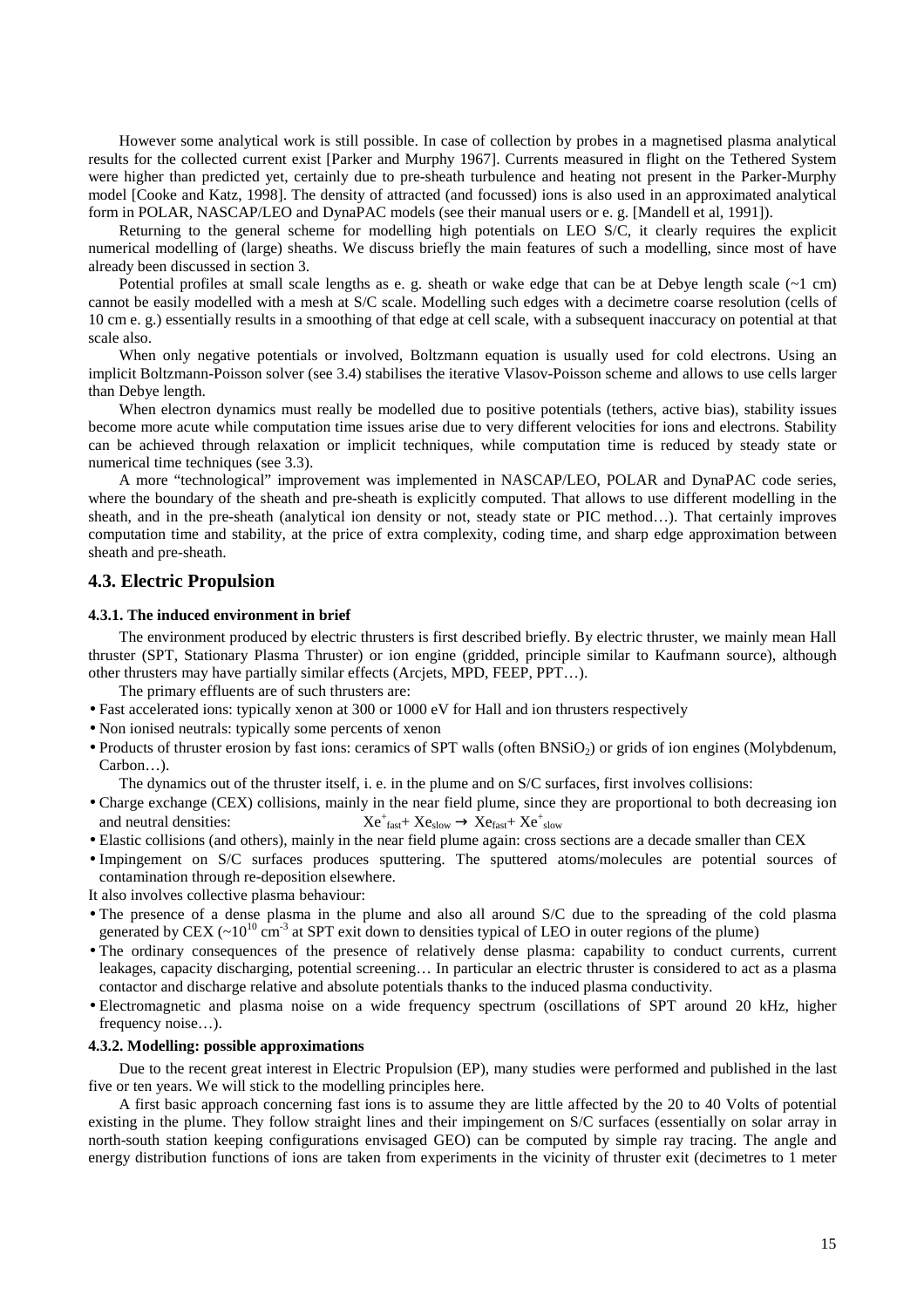usually). That simple approach is rather valid as long as high energy ions are concerned, but misses the cold plasma generated by CEX.

The next widespread approach is to make a standard PIC modelling of ions including CEX for the generation of cold plasma. Since experimental measurements show that the electron distribution function in the plume is close to Maxwellian with a rather homogeneous temperature (with some temperature gradient approximately from 2 to 5 eV at most), almost all modellers assume an isothermal Boltzmann electron distribution. The advantages of using isothermal Boltzmann distribution are so important (simplicity, rapidity, stability…), that this reasonable simplification is understandable. However it is directly at the origin of the predicted potentials in the plume, since Boltzmann distribution and quasi-neutrality yield the following potential as a function of density

$$
\phi(\vec{x}) = \phi_0 + \frac{k_b T_e}{e} \ln\left(\frac{n(\vec{x})}{n_0}\right) \tag{38}
$$

(potentials can in fact be obtained directly from that formula when no space charge region exists, which is sometimes called the plasma approximation). The potentials in the plume appear thus to be directly proportional to  $T_e$  and that approximation reduces somewhat their accuracy.

The CEX collisions between ions and neutrals can be modelled either by assuming a fixed "background" neutral density (unaffected by those collisions), or by also modelling the effect of those collisions on the neutral density through a more accurate and complex Direct Simulation Monte Carlo (DSMC) for example. The difference looks to be small, since indeed the neutral density is little affected by the CEX collisions in the plume.

#### **4.3.3. Results and comments**

Due to the Boltzmann distribution used, or equivalently to Eq.  $(38)$  the potentials in the plume are a couple of  $T_e$ away from the surrounding environment (e. g. 14  $T_e$  for 6 decades in density). Typical temperatures of  $T_e$  1 to 5 eV yield tens of Volts between plume centre and surrounding CEX generated plasma.

As a first consequence, accelerated CEX ions are thought to produce no or little sputtering on S/C. The second consequence is that such small potentials have little effect on fast ions, as stated previously. On the one hand that justifies the basic modelling of fast ions by straight-line ray tracing, but on the other hand that means that concerning fast ions, one approximately gets in the plume far field what one used as input in the plume near field. That emphasises the importance of the fast ion distribution function used as sources in such models, especially at large divergence angle (~60°) where ions may impinge S/C solar arrays, but are not very well characterised experimentally on ground.

This is however important essentially for non-charging effects like forces and torques computations, sputtering and subsequent contamination. The major effect concerning charging is that the CEX generated dense plasma spreads all over the S/C and discharges any relative or absolute potential. That requires first to model the CEX phenomenon, and then to correctly model the expansion of the cold plasma produced (quasi-neutrality leading to (38) cannot be maintained at very small density, e. g. on S/C side opposite to the thruster, as e. g. zero ion density leads to infinity in (38)). Even though electron Boltzmann distribution is approximate, the qualitative plasma contactor behaviour of the thruster (i. e. the capacity to furnish large currents) is corrected modelled this way.

A more difficult issue is related to a pre-charged S/C in GEO. The discharging of the absolute and relative potentials is granted due to the plasma contactor effect, but whether it shall be smooth or disruptive may still be questioned. Since microscopic ESD ignition is not yet accurately modelled to reach a predictive character, pretending from pure modelling results that the arrival of a dense thruster plasma on differential potentials will lead to their smooth discharging is certainly abusive. The triggering of an avalanche by the incoming dense plasma may still be feared, as long as a perfect understanding and modelling capability of the ESD ignition is not developed.

## **5. Conclusion**

General and specific equations were described. Numerical methods for solving them were discussed. Their possible applications to three situations of common interest, GEO, LEO and EP environments, were reviewed.

The physical validity of the results was always the guiding principle for choosing or possibly simplifying the equations. When the modeller comes to that final step of physical validation, he should remember that two steps are to be validated. First, did the chosen equations correctly model reality ? Secondly, were the equations correctly solved ?

The comparison of simulation results with analytical results or other code results only validate the second step. Real validation can only arise through comparison to experimental data, that validates both equations and their solving. The dark side of experimental validations is that they can sometimes lack of generality and accuracy on each step, due to their global character. In particular they are not always well suited to check the accuracy of equation solving, since the experimental data are often the "results" of more complex physics than the simplified equations solved in the simulation. Those comments should of course not be understood as restricting the necessity to go through experimental validation to estimate the overall validity of simulation results.